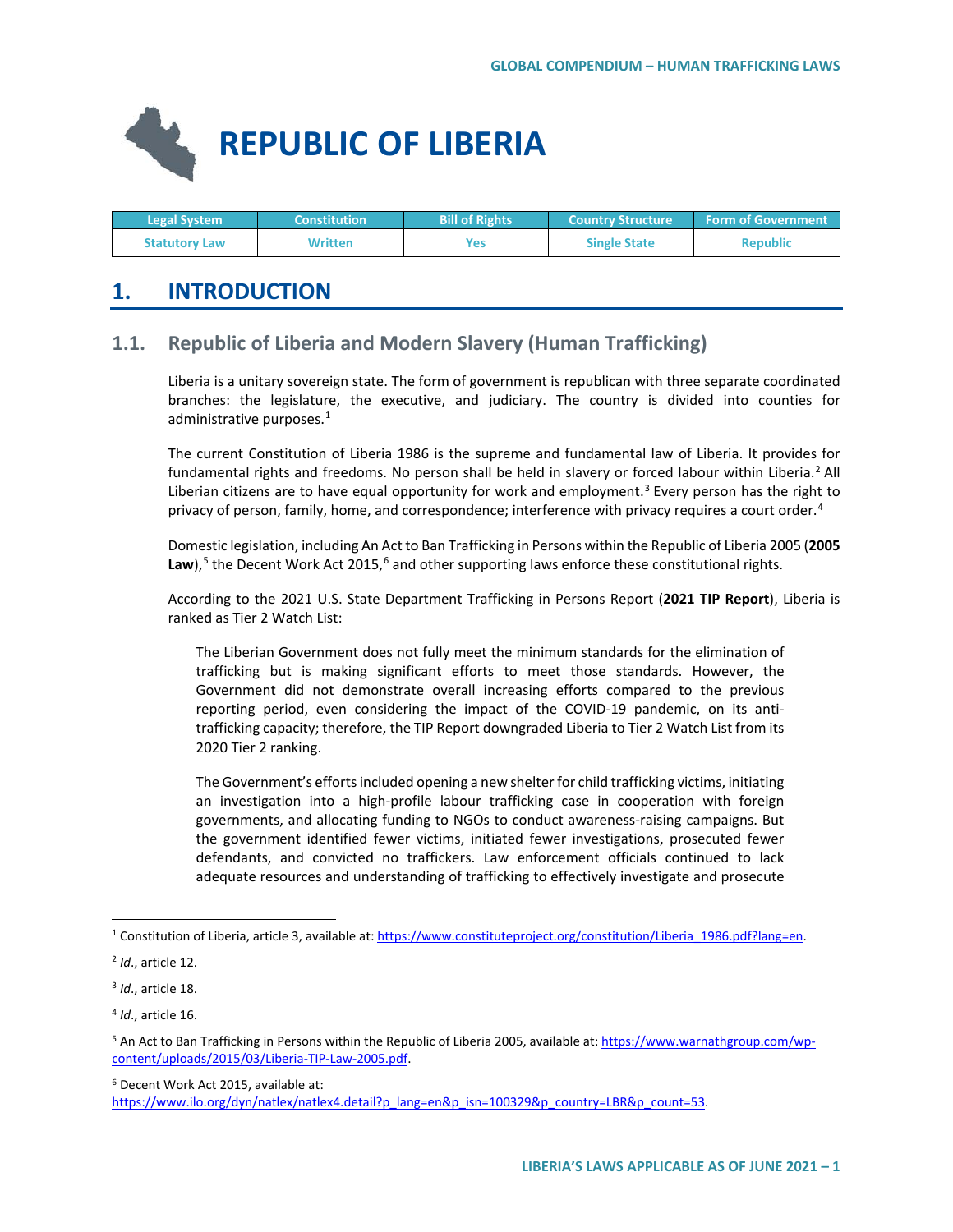trafficking crimes. Shelter services for victims remained insufficient, and the Government did not support NGOs providing care to victims.<sup>[7](#page-1-0)</sup>

The 2021 TIP Report also says that "human traffickers exploit domestic and foreign victims in Liberia, and traffickers exploit victims from Liberia abroad. Trafficking within the country is more prevalent than transnational trafficking ... Traffickers [also] exploited a small number of Liberian men, women, and children in other West African countries."[8](#page-1-1)

The 2021 TIP Report also identified the types of persons harmed by trafficking in Liberia:

- The majority of victims are children.<sup>[9](#page-1-2)</sup> Victims are recruited for "domestic servitude, forced begging, sex trafficking, or forced labour to work in street vending, at gold and alluvial diamond mines, and on small-scale rubber plantations."<sup>10</sup> Children are allegedly compelled to sell illicit drugs.<sup>[11](#page-1-4)</sup>
- "Some parents encourage their daughters' exploitation in commercial sex to supplement family income."[12](#page-1-5)
- Traffickers are commonly family members, "who promise poorer relatives a better life for their children or promise young women a better life for themselves, take the children or women to urban areas, and subsequently exploit them in forced labour in street vending, domestic service, or sex trafficking. Traffickers are also often well respected community members who exploit the "foster care" system common across West Africa."[13](#page-1-6)
- Traffickers also exploit orphaned children in street vending and child sex trafficking.[14](#page-1-7)
- The Cuban government may have forced Cuban medical professionals, and Chinese-owned enterprises may have forced Chinese nationals, to work in Liberia.[15](#page-1-8)

Agencies monitoring and reporting human trafficking in Liberia include:

• The Independent National Commission on Human Rights of Liberia — an "A" Status National Human Rights Institution of Liberia established in 2005 by an Act of Legislature in conformity with the UN Paris Principles of 1993.[16](#page-1-9)

<span id="page-1-2"></span><sup>9</sup> *Id*., at 358.

<span id="page-1-3"></span> $10$  *Id.* 

<span id="page-1-4"></span> $11$  *Id.* 

<span id="page-1-5"></span> $12$  *Id.* 

<span id="page-1-6"></span><sup>13</sup> *Id*.

<span id="page-1-7"></span> $14$  *Id.* 

<span id="page-1-8"></span> $15$  *Id.* 

<span id="page-1-0"></span> <sup>7</sup> U.S. Dep't of State, Trafficking in Persons Report 356-357 (2021), available at[: https://www.hsdl.org/?abstract&did=855864.](https://www.hsdl.org/?abstract&did=855864) The U.S. Department of State rankings are based on the minimum standards specified in the U.S. Trafficking Victims Protection Act of 2000, "which are generally consistent with the [UN] Palermo Protocol." Id. at 51.

<span id="page-1-1"></span><sup>8</sup> *Id*., at 358–359.

<span id="page-1-9"></span><sup>16</sup> *Chart of the Status of National Institutions*, United Nations Human Rights Officer of the High Commissioner, p. 4, available at: [https://www.ohchr.org/Documents/Countries/NHRI/StatusAccreditationChartNHRIs.pdf;](https://www.ohchr.org/Documents/Countries/NHRI/StatusAccreditationChartNHRIs.pdf) An Act to Repeal the Act of 1997 Creating the Liberia Commission on Human Rights and to Create the Independent National Commission on Human Rights of Liberia 2005, available at[: http://ilo.org/dyn/natlex/docs/ELECTRONIC/85442/95669/F2108574259/LBR85442.pdf;](http://ilo.org/dyn/natlex/docs/ELECTRONIC/85442/95669/F2108574259/LBR85442.pdf) *Principles*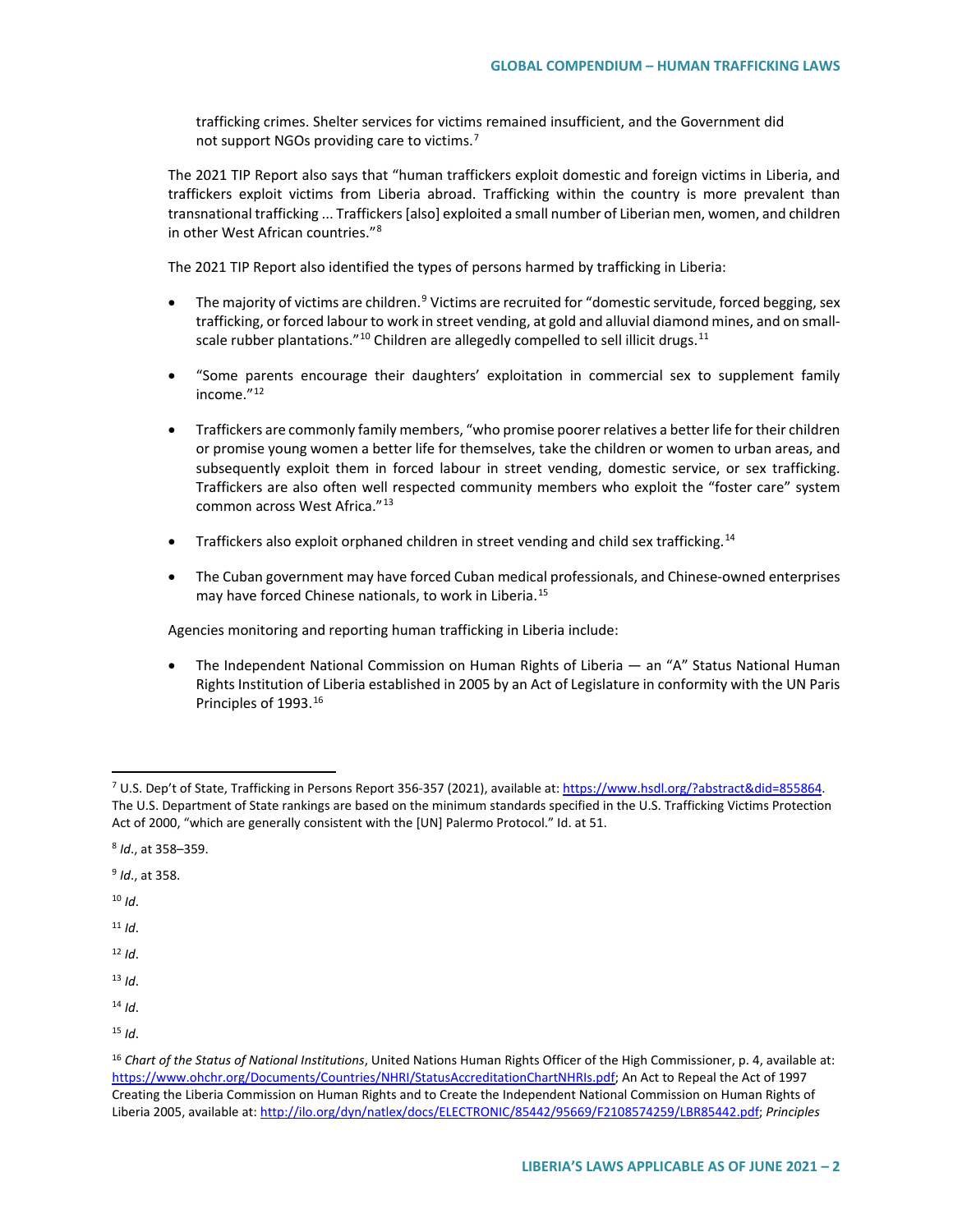- The National Human Trafficking Taskforce an inter-agency task force established pursuant to the 2005 Law to develop and implement a National Plan for the Prevention of all aspects of trafficking in persons.<sup>[17](#page-2-0)</sup> The current five-year National Plan runs to June 2024.<sup>[18](#page-2-1)</sup>
- The National Commission on Child Labour responsible for enforcing child labour laws and policies.
- The Ministry of Gender, Children, and Social Protection responsible for promoting the development, empowerment, and protection of women, children, and other vulnerable persons.
- The Ministry of Labour and its Labour Inspectors responsible for the administration and enforcement of the Decent Work Act 2015, including its forced labour prohibition and requirements for working conditions.[19](#page-2-2)
- The Women and Children Protection Section of the Liberian National Police  $-$  has primary responsibility for investigating trafficking cases.
- The Liberian Immigration Service and Transnational Crimes Unit responsible for investigating transnational trafficking.

## **1.2. Liberia's Policy and Legal Position**

Liberia's Constitution is the supreme and fundamental law of Liberia, and its provisions have binding force and effect on all authorities and persons throughout the country.<sup>[20](#page-2-3)</sup> Chapter III provides for fundamental rights and freedoms,  $21$  and Article 26 allows every person to ask the courts to prevent or remedy any violation of those rights and freedoms.<sup>[22](#page-2-5)</sup> Domestic laws and, in the case of trafficking in persons, the 2005 Law banning trafficking in persons supplement these constitutional rights and remedies.

A five-year national action plan from July 2019 to June 2024 focuses on prevention through raising awareness, punishment for traffickers, development of statistical capacity, multi-sectoral cooperation, and coordination of anti-trafficking efforts.<sup>[23](#page-2-6)</sup>

Liberia is a party to UN and other conventions addressing fundamental human rights. The treaties and conventions concluded by the President become part of the law of Liberia on concurrence of a majority of

<span id="page-2-2"></span><sup>19</sup> Decent Work Act 2015, section 8.2, available at:

[https://www.ilo.org/dyn/natlex/natlex4.detail?p\\_lang=en&p\\_isn=100329&p\\_country=LBR&p\\_count=53.](https://www.ilo.org/dyn/natlex/natlex4.detail?p_lang=en&p_isn=100329&p_country=LBR&p_count=53)

<span id="page-2-4"></span><sup>21</sup> *Id*., chapter III.

 $\overline{a}$ 

<span id="page-2-5"></span><sup>22</sup> *Id*., article 26.

*relating to the Status of National Institutions*, United Nations Human Rights Officer of the High Commissioner, available at: [https://www.ohchr.org/en/professionalinterest/pages/statusofnationalinstitutions.aspx.](https://www.ohchr.org/en/professionalinterest/pages/statusofnationalinstitutions.aspx) 

<span id="page-2-0"></span><sup>&</sup>lt;sup>17</sup> An Act to Ban Trafficking in Persons within the Republic of Liberia 2005, article II, section 1, available at: [https://www.warnathgroup.com/wp-content/uploads/2015/03/Liberia-TIP-Law-2005.pdf.](https://www.warnathgroup.com/wp-content/uploads/2015/03/Liberia-TIP-Law-2005.pdf)

<span id="page-2-1"></span><sup>&</sup>lt;sup>18</sup> Liberia kicks off 5-year Action Plan to combat Human Trafficking, Public Trust Media Group Inc. (PTMG), available at: [https://newspublictrust.com/liberia-kicks-off-5-year-action-plan-to-combat-human-trafficking/.](https://newspublictrust.com/liberia-kicks-off-5-year-action-plan-to-combat-human-trafficking/) 

<span id="page-2-3"></span><sup>&</sup>lt;sup>20</sup> Constitution of Liberia, article 2, available at[: https://www.constituteproject.org/constitution/Liberia\\_1986.pdf?lang=en.](https://www.constituteproject.org/constitution/Liberia_1986.pdf?lang=en)

<span id="page-2-6"></span><sup>&</sup>lt;sup>23</sup> Liberia kicks off 5-year Action Plan to combat Human Trafficking, Public Trust Media Group Inc. (PTMG), available at: [https://newspublictrust.com/liberia-kicks-off-5-year-action-plan-to-combat-human-trafficking/.](https://newspublictrust.com/liberia-kicks-off-5-year-action-plan-to-combat-human-trafficking/)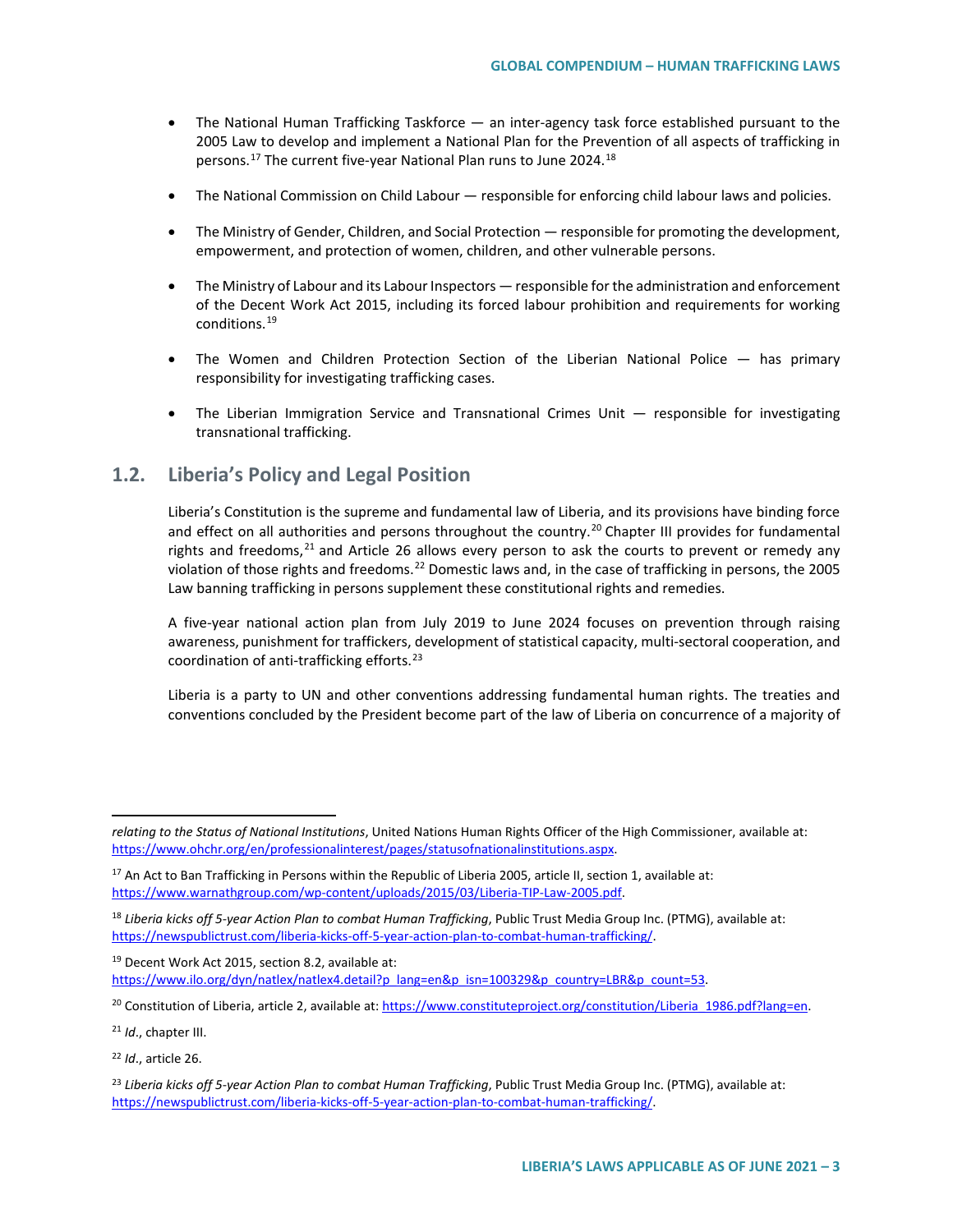the House of Representatives and the Senate, provided that their provisions are consistent with the Constitution.<sup>[24](#page-3-0)</sup> Any inconsistent provision is void.<sup>[25](#page-3-1)</sup>

# **2. OVERVIEW OF LIBERIA'S LEGAL APPROACH TO COMBATING MODERN SLAVERY AND HUMAN TRAFFICKING**

### **2.1. Liberia's Regional and International Law Obligations**

#### *2.1.1. Fundamental human rights*

Liberia is a party to the United Nations conventions dealing with fundamental human rights. It has ratified the International Covenant on Civil and Political Rights  $(2004)<sup>26</sup>$  $(2004)<sup>26</sup>$  $(2004)<sup>26</sup>$  the International Covenant on Economic, Social and Cultural Rights (2004);<sup>[27](#page-3-3)</sup> the Convention on the Elimination of All Forms of Discrimination against Women (1984);<sup>[28](#page-3-4)</sup> and the Convention on the Rights of the Child (1993).<sup>[29](#page-3-5)</sup> Liberia signed, but the legislature has not ratified, the optional protocols related to the Convention on the Rights of the Child.<sup>[30](#page-3-6)</sup> It is also involved in human rights initiatives through a number of voluntary pledges and commitments, including its participation in the African Charter on Human and Peoples' Rights<sup>[31](#page-3-7)</sup> and the African Charter on the Rights and Welfare of the Child.<sup>[32](#page-3-8)</sup>

Liberia has also ratified the International Labour Organization Worst Forms of Child Labour Convention (No.  $182$ ).  $33$ 

<span id="page-3-0"></span><sup>&</sup>lt;sup>24</sup> Constitution of Liberia, article 57, available at[: https://www.constituteproject.org/constitution/Liberia\\_1986.pdf?lang=en.](https://www.constituteproject.org/constitution/Liberia_1986.pdf?lang=en)

<span id="page-3-1"></span><sup>25</sup> *Id*., article 2(2).

<span id="page-3-2"></span><sup>&</sup>lt;sup>26</sup> International Covenant on Civil and Political Rights: Signatories, United Nations Treaty Collection, available at: [https://treaties.un.org/pages/ViewDetails.aspx?src=treaty&mtdsg\\_no=iv-4&chapter=4&clang=\\_en.](https://treaties.un.org/pages/ViewDetails.aspx?src=treaty&mtdsg_no=iv-4&chapter=4&clang=_en)

<span id="page-3-3"></span><sup>&</sup>lt;sup>27</sup> International Covenant on Economic, Social and Cultural Rights: Signatories, United Nations Treaty Collection, available at: https://treaties.un.org/Pages/ViewDetails.aspx?src=TREATY&mtdsg\_no=IV-3&chapter=4.

<span id="page-3-4"></span><sup>&</sup>lt;sup>28</sup> Convention on the Elimination of All Forms of Discrimination against Women: Signatories, United Nations Treaty Collection, available at[: https://treaties.un.org/Pages/ViewDetails.aspx?src=TREATY&mtdsg\\_no=IV-8&chapter=4.](https://treaties.un.org/Pages/ViewDetails.aspx?src=TREATY&mtdsg_no=IV-8&chapter=4)

<span id="page-3-5"></span> $29$  United Nations Convention on the Rights of the Child: Signatories, United Nations Treaty Collection, available at: [https://treaties.un.org/Pages/ViewDetails.aspx?src=IND&mtdsg\\_no=IV-11&chapter=4.](https://treaties.un.org/Pages/ViewDetails.aspx?src=IND&mtdsg_no=IV-11&chapter=4)

<span id="page-3-6"></span><sup>&</sup>lt;sup>30</sup> Optional Protocol to the Convention on the Rights of the Child on the Involvement of Children in Armed Conflict: Signatories, United Nations Treaty Collection, available at[: https://treaties.un.org/Pages/ViewDetails.aspx?src=TREATY&mtdsg\\_no=IV-11](https://treaties.un.org/Pages/ViewDetails.aspx?src=TREATY&mtdsg_no=IV-11-b&chapter=4&clang=_en) b&chapter=4&clang= en.

<span id="page-3-7"></span><sup>31</sup> African Charter on Human and Peoples' Rights, available at: https://au.int/sites/default/files/treaties/36390-treaty-0011 african charter on human and peoples rights e.pdf.

<span id="page-3-8"></span><sup>32</sup> African Charter on the Rights and Welfare of the Child, available at: [https://au.int/sites/default/files/treaties/36804-treaty](https://au.int/sites/default/files/treaties/36804-treaty-african_charter_on_rights_welfare_of_the_child.pdf)african\_charter\_on\_rights\_welfare\_of\_the\_child.pdf.

<span id="page-3-9"></span><sup>33</sup> C182 – Worst Forms of Child Labour Convention, 1999 (No. 182), available at: https://www.ilo.org/dyn/normlex/en/f?p=NORMLEXPUB:12100:0::NO::P12100\_ILO\_CODE:C182.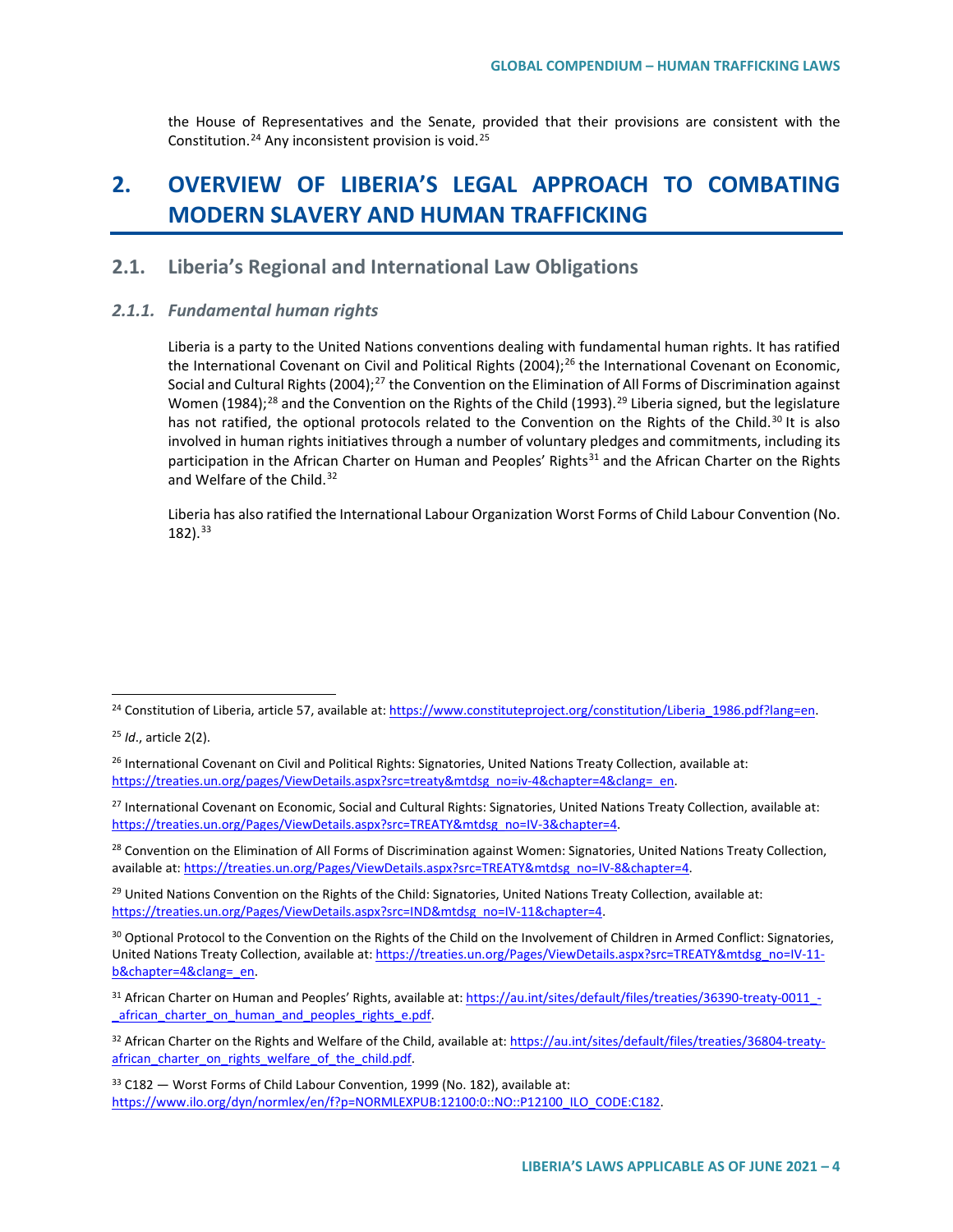As a UN Member State, Liberia has endorsed the United Nations Protect Respect and Fulfil Framework 2008<sup>[34](#page-4-0)</sup> and the UN Guiding Principles on Business and Human Rights 2011 endorsed by the UN Human Rights Council.[35](#page-4-1)

#### *2.1.2. Slavery and trafficking*

Liberia has acceded to the Convention against Transnational Organized Crime (2000);<sup>[36](#page-4-2)</sup> the Protocol to Prevent, Suppress and Punish Trafficking in Persons, Especially Women and Children;<sup>[37](#page-4-3)</sup> and the Protocol Against the Smuggling of Migrants by Land, Sea and Air<sup>[38](#page-4-4)</sup> — all in September 2004.

#### *2.1.3. Effect under Liberia's law*

All treaties and other international agreements in force before the 1986 Constitution continue to be valid and binding on the country, unless abrogated, cancelled, or inconsistent with the Constitution.<sup>[39](#page-4-5)</sup>

Article 57 of the Constitution empowers the President to conclude treaties, conventions, and similar agreements with the concurrence of a majority of each of the House of Representatives and the Senate.<sup>[40](#page-4-6)</sup>

However, Article 2(2) provides that any treaties found to be inconsistent with the Constitution shall, to the extent of the inconsistency, be void and of no legal effect.<sup>[41](#page-4-7)</sup> The Supreme Court has the power to declare any inconsistent laws unconstitutional.<sup>[42](#page-4-8)</sup>

## **2.2. Human Rights Protections Under Liberia's Law**

The 1986 Constitution as the supreme law of the land establishes fundamental rights and freedoms and provides mechanisms for enforcement of those rights and freedoms.

Article 11(b) states that all persons, irrespective of ethnic background, race, sex, creed, place of origin, or political opinion, are entitled to the fundamental rights and freedoms of the individual, subject to those qualifications set forth in the Constitution.[43](#page-4-9)

[https://treaties.un.org/Pages/ViewDetails.aspx?src=TREATY&mtdsg\\_no=XVIII-12-b&chapter=18.](https://treaties.un.org/Pages/ViewDetails.aspx?src=TREATY&mtdsg_no=XVIII-12-b&chapter=18) 

<span id="page-4-6"></span><sup>40</sup> *Id*., article 57.

<span id="page-4-7"></span><sup>41</sup> *Id*., article 2(2).

<span id="page-4-8"></span><sup>42</sup> *Id*., article 26.

<span id="page-4-9"></span><sup>43</sup> *Id*., article 11(b).

<span id="page-4-0"></span> <sup>34</sup> *Protect, Respect and Remedy: a Framework for Business and Human Rights*, United Nations Human Rights Council, available at: [https://media.business-humanrights.org/media/documents/files/reports-and-materials/Ruggie-report-7-Apr-2008.pdf.](https://media.business-humanrights.org/media/documents/files/reports-and-materials/Ruggie-report-7-Apr-2008.pdf) 

<span id="page-4-1"></span><sup>35</sup> *Guiding Principles on Business and Human Rights*, United Nations Human Rights Office of the High Commissioner, available at: [https://www.ohchr.org/documents/publications/guidingprinciplesbusinesshr\\_en.pdf.](https://www.ohchr.org/documents/publications/guidingprinciplesbusinesshr_en.pdf) 

<span id="page-4-2"></span><sup>&</sup>lt;sup>36</sup> United Nations Convention against Transnational Organized Crime: Signatories, United Nations Treaty Collection, available at: https://treaties.un.org/pages/ViewDetails.aspx?src=TREATY&mtdsg\_no=XVIII-12&chapter=18&clang=\_en.

<span id="page-4-3"></span><sup>&</sup>lt;sup>37</sup> Protocol to Prevent, Suppress and Punish Trafficking in Persons, Especially Women and Children, supplementing the United Nations Convention against Transnational Organized Crime: Signatories, United Nations Treaty Collection, available at: [https://treaties.un.org/Pages/ViewDetails.aspx?src=TREATY&mtdsg\\_no=XVIII-12-a&chapter=18.](https://treaties.un.org/Pages/ViewDetails.aspx?src=TREATY&mtdsg_no=XVIII-12-a&chapter=18)

<span id="page-4-4"></span><sup>38</sup> Protocol against the Smuggling of Migrants by Land, Sea and Air, supplementing the United Nations Convention against Transnational Organized Crime, United Nations Treaty Collection, available at:

<span id="page-4-5"></span><sup>39</sup> Constitution of Liberia, article 95(b), available at[: https://www.constituteproject.org/constitution/Liberia\\_1986.pdf?lang=en.](https://www.constituteproject.org/constitution/Liberia_1986.pdf?lang=en)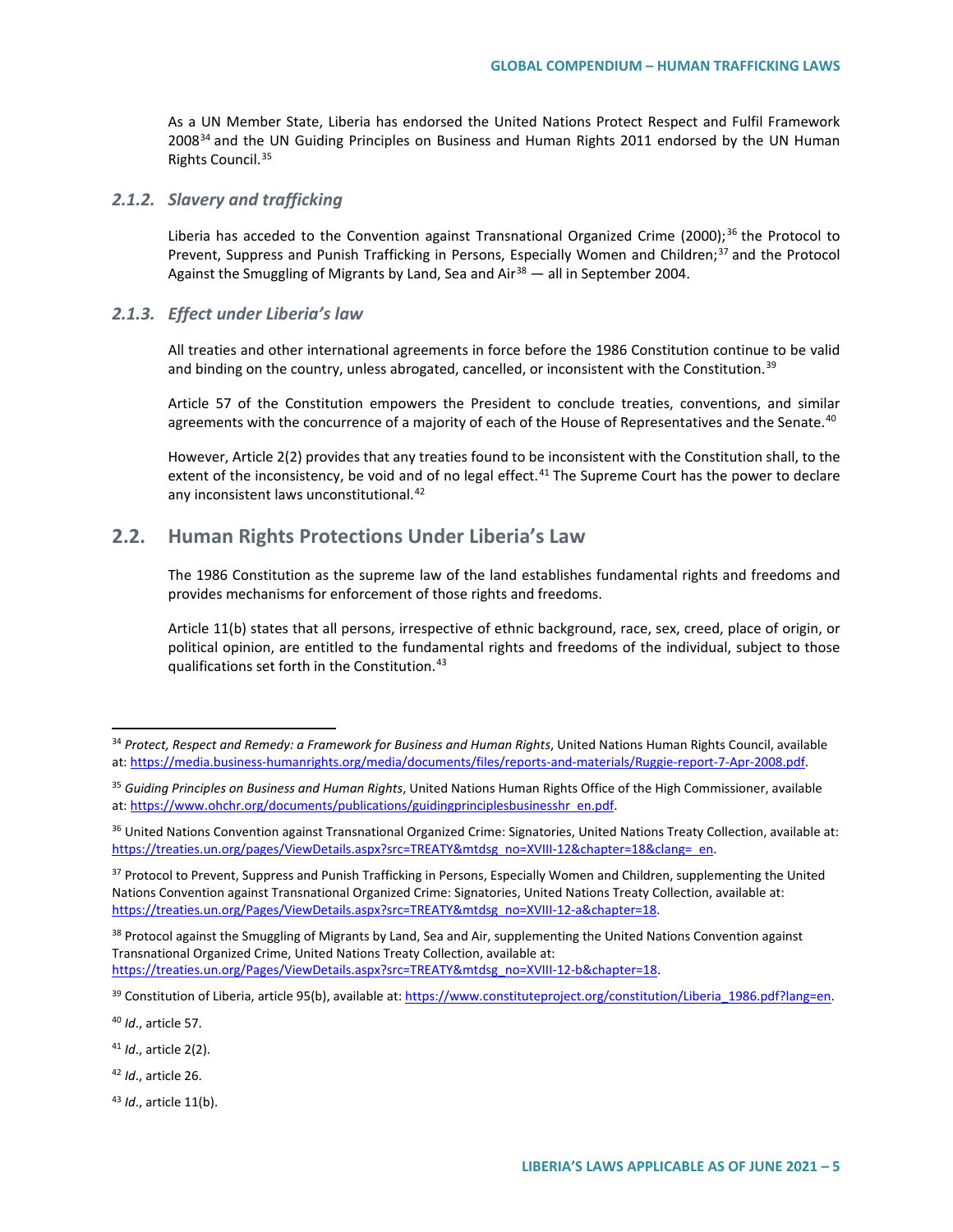Article 12 provides that no person shall be held in slavery or forced labour within the Republic, nor shall any citizen or resident of Liberia deal in slaves or subject any other person to forced labour, debt bondage, or peonage.[44](#page-5-0)

Article 16 safeguards privacy of person, family, home, or correspondence, except by court order.<sup>[45](#page-5-1)</sup>

The Liberian legal framework with respect to human rights is thus derived from its Constitution and supplemented by specific domestic legislation. Refer to Section 3.

# **2.3. Criminalization of Modern Slavery**

The 2005 Law makes trafficking in persons unlawful and punishable.<sup>[46](#page-5-2)</sup>

## **2.4. Supply Chain Reporting**

Liberia has endorsed the UN Guiding Principles on Business and Human Rights, but does not have any government policies or legislation on supply chain reporting regarding trafficking-related matters.<sup>[47](#page-5-3)</sup>

## **2.5. Investigation, Prosecution, and Enforcement**

#### *2.5.1. Investigation and prosecution of criminal offenses*

Prosecuting attorneys with assistance from peace officers investigate and enforce criminal offences related to trafficking in persons and other crimes pursuant to general powers for all crimes conferred by the Criminal Procedure Law 1969.[48](#page-5-4)

The Labour Inspectors appointed under the Decent Work Act 2015 are required to: (a) enforce that Act, including any regulations made under it, minimum wage orders, the terms of employees' contracts of employment, and collective agreements; (b) supply technical information and advice to employers and workers concerning the most effective means of complying with the Act's requirements; and (c) investigate workers' complaints received by the Ministry and referred for further investigation.<sup>[49](#page-5-5)</sup>

#### *Criminal Procedure Law*

Investigatory and prosecutorial functions with respect to the crime of trafficking in persons are the same as those for other crimes. There are no special rules for the trafficking in persons crime. Crimes are investigated and prosecuted pursuant to Criminal Procedure Law.

<span id="page-5-0"></span> <sup>44</sup> *Id*., article 12.

<span id="page-5-1"></span><sup>45</sup> *Id*., article 16.

<span id="page-5-2"></span><sup>46</sup> An Act to Ban Trafficking in Persons within the Republic of Liberia 2005, section 2, available at: [https://www.warnathgroup.com/wp-content/uploads/2015/03/Liberia-TIP-Law-2005.pdf.](https://www.warnathgroup.com/wp-content/uploads/2015/03/Liberia-TIP-Law-2005.pdf)

<span id="page-5-3"></span><sup>47</sup> *Guiding Principles on Business and Human Rights*, United Nations Human Rights Office of the High Commissioner, available at: [https://www.ohchr.org/documents/publications/guidingprinciplesbusinesshr\\_en.pdf.](https://www.ohchr.org/documents/publications/guidingprinciplesbusinesshr_en.pdf)

<span id="page-5-4"></span><sup>48</sup> Criminal Procedure Law 1969, available at[: https://www.refworld.org/docid/3ae6b5410.html.](https://www.refworld.org/docid/3ae6b5410.html)

<span id="page-5-5"></span><sup>49</sup> Decent Work Act 2015, section 8.2, available at: [https://www.ilo.org/dyn/natlex/natlex4.detail?p\\_lang=en&p\\_isn=100329&p\\_country=LBR&p\\_count=53.](https://www.ilo.org/dyn/natlex/natlex4.detail?p_lang=en&p_isn=100329&p_country=LBR&p_count=53)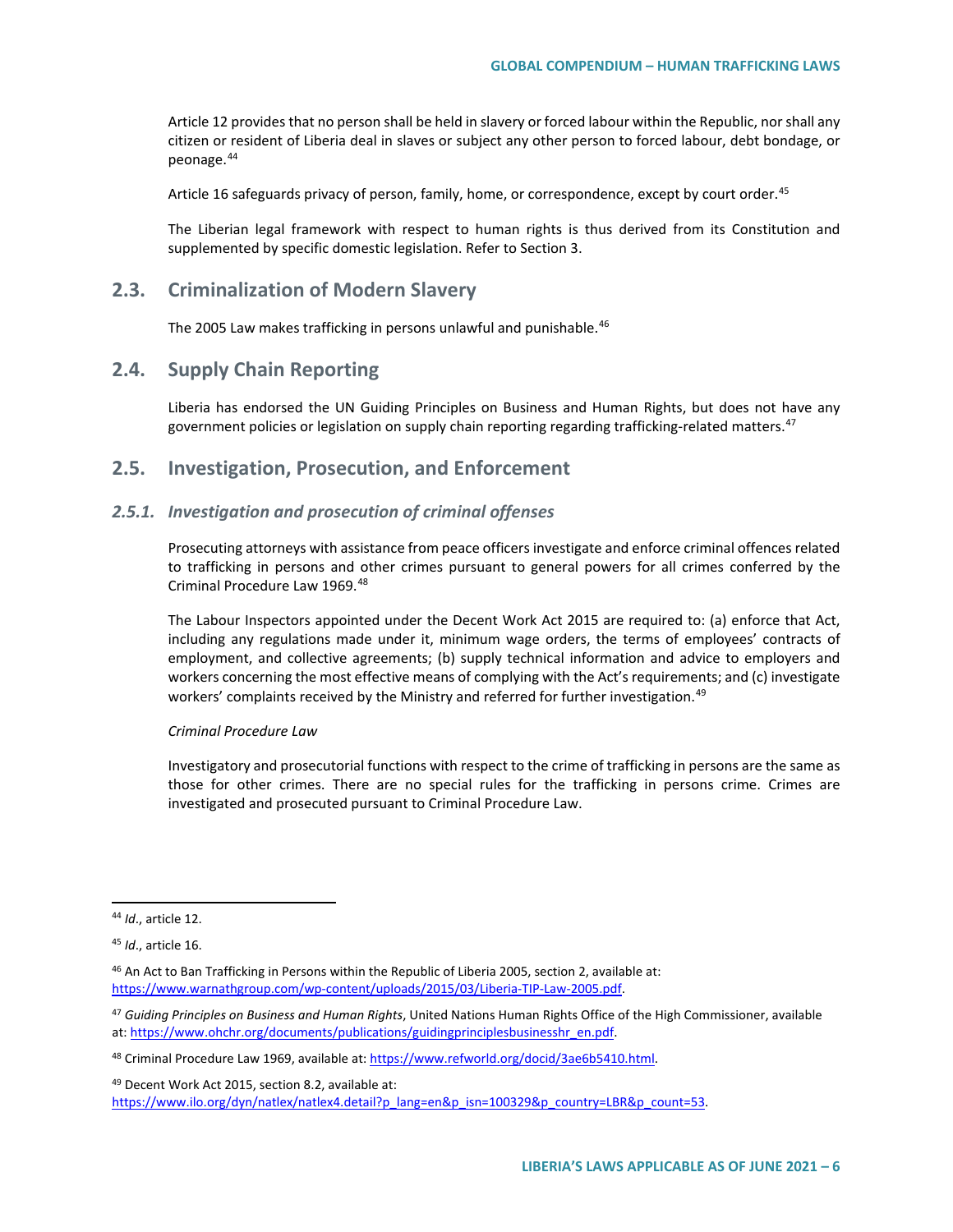Prosecuting attorneys initiate and prosecute criminal proceedings. They investigate the commission of criminal offences with assistance from peace officers. After investigation, they also may commence criminal proceedings by indictment for the offence.

The prosecuting attorneys have search and seizure powers and the power to require persons to attend examinations and to produce all required documents based on warrants issued by a magistrate or justice of the peace.<sup>[50](#page-6-0)</sup>

A national referral mechanism is in operation.<sup>[51](#page-6-1)</sup>

*Decent Work Act claims by workers* — *Chapters 9 and 10*

A worker or a person representing a worker may make a complaint concerning a violation of the worker's rights under the Decent Work Act 2015 to the Ministry of Labour.<sup>[52](#page-6-2)</sup> A complaint may concern an alleged violation of the Act, including any regulations made under it, a minimum wage order, a contract of employment, or a collective agreement.<sup>[53](#page-6-3)</sup> A complainant must file a complaint within three years after the date of the violation.

The Labour Solicitor appointed under the Act has the duty to represent and conduct proceedings before the Ministry and the courts on behalf of employees who have declared under oath their financial inability to retain counsel.<sup>[54](#page-6-4)</sup>

If the Ministry considers that the complaint shows that a violation of the law has occurred or may be occurring, it shall hold a hearing.<sup>[55](#page-6-5)</sup> "At the conclusion of the hearing, the Ministry shall state its findings of fact."<sup>[56](#page-6-6)</sup> "The Ministry may dismiss a complaint if it finds that the respondent has not engaged in the violation that is the subject of the notice."<sup>[57](#page-6-7)</sup> "If the Ministry finds that a respondent has committed or is committing a violation of any provision of this Act, it:

(i) shall issue and cause to be served on the respondent an order requiring it to

(1) cease and desist from continuing the violation, and

(2) to take such affirmative and remedial action as is specified in the law or as, in the judgment of the Ministry, will effectuate the purposes of th[e] Act;

(ii) may order the respondent to pay a fine not exceeding \$500."[58](#page-6-8)

<span id="page-6-2"></span><sup>52</sup> Decent Work Act 2015, section 9.2(a), available at:

- <span id="page-6-5"></span><sup>55</sup> *Id*., section 9.3.
- <span id="page-6-6"></span><sup>56</sup> *Id*., section 9.5(a).

<span id="page-6-7"></span><sup>57</sup> *Id.*, section 9.5(b).

<span id="page-6-8"></span><sup>58</sup> *Id.*, section 9.5(c).

<span id="page-6-0"></span><sup>&</sup>lt;sup>50</sup> Criminal Procedure Law 1969, Chapters 11 and 12, available at: [https://www.refworld.org/docid/3ae6b5410.html.](https://www.refworld.org/docid/3ae6b5410.html)

<span id="page-6-1"></span><sup>51</sup> *Id*., Chapter 25.3.

[https://www.ilo.org/dyn/natlex/natlex4.detail?p\\_lang=en&p\\_isn=100329&p\\_country=LBR&p\\_count=53.](https://www.ilo.org/dyn/natlex/natlex4.detail?p_lang=en&p_isn=100329&p_country=LBR&p_count=53)

<span id="page-6-3"></span><sup>53</sup> *Id*., section 9.2(b).

<span id="page-6-4"></span><sup>54</sup> *Id*., Chapter 6.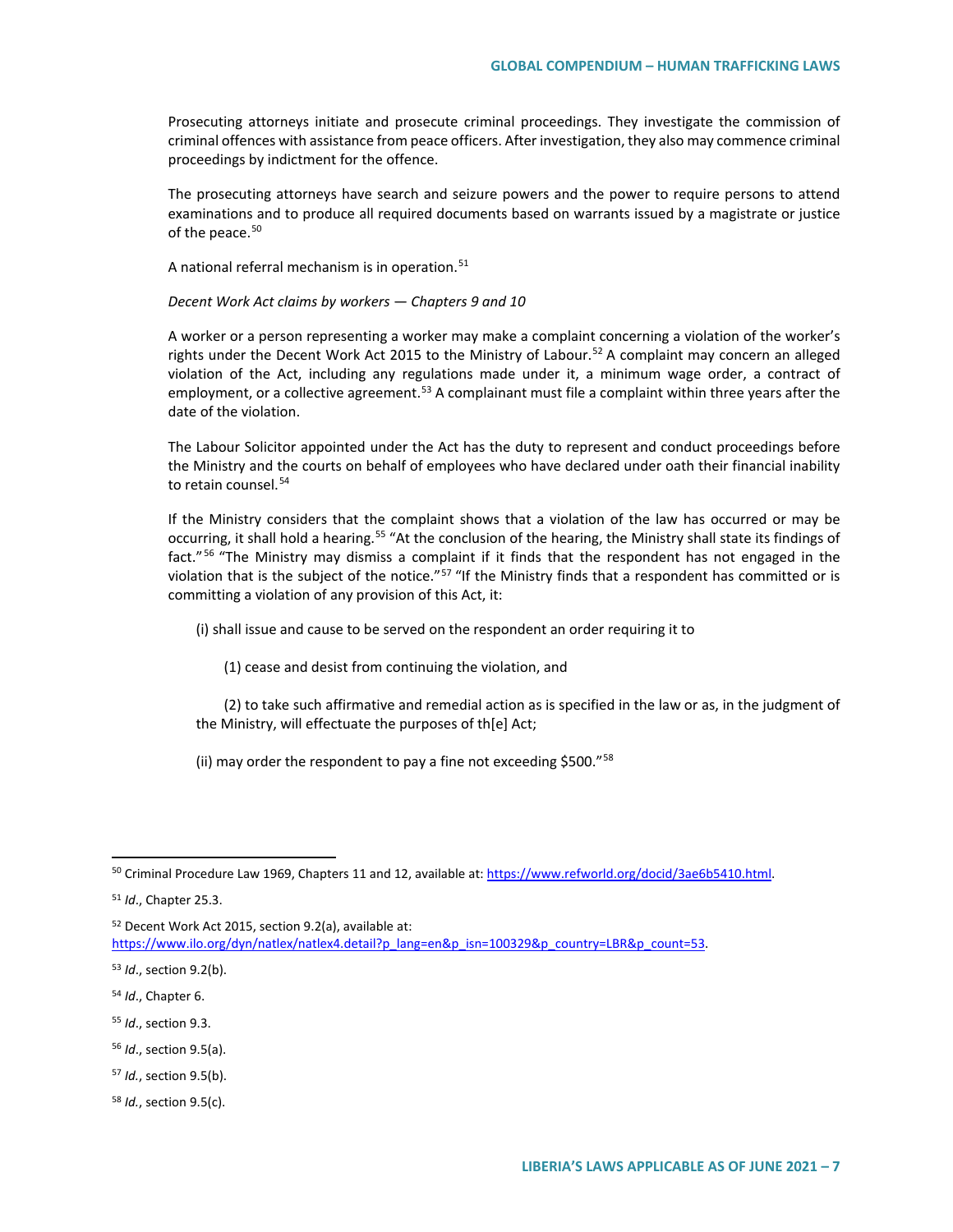Additional compensation may be available under § 14.10 of the Decent Work Act 2015.<sup>[59](#page-7-0)</sup>

A person aggrieved by the Ministry's decision not to take action concerning a complaint may appeal against that order within 30 days after receiving notice of the Ministry's decision.<sup>[60](#page-7-1)</sup> A party aggrieved by an order of the Ministry may appeal against that order within 30 days after service of the order on the parties.<sup>[61](#page-7-2)</sup> The appeal is made to the Labour Court or the Circuit Court, as applicable.<sup>[62](#page-7-3)</sup>

The findings of the Ministry as to the facts are conclusive if supported by sufficient evidence on the record, considered as a whole.<sup>[63](#page-7-4)</sup> The judgment and order of the Labour or Circuit Court shall be final, subject only to review by the Supreme Court.<sup>[64](#page-7-5)</sup>

#### *2.5.2. Mutual assistance/international cooperation*

Liberia participates in the Regional Strategy for Combating Trafficking in Persons and Smuggling of Migrants managed by the Regional Office for West and Central Africa of the United Nations Office of Drugs and Crime. $65$ 

Liberia has signed the United Nations Sustainable Development Cooperation Framework 2020–2024 for Liberia.<sup>[66](#page-7-7)</sup> The Government of Liberia and the United Nations in Liberia have committed to engage in a strategic partnership to improve the lives of people in Liberia, especially those most marginalized. They have agreed to work closely with all stakeholders to achieve a development plan, including the government's Pro-Poor Agenda for Prosperity and Development.<sup>[67](#page-7-8)</sup> The goal is to mitigate the poverty that drives families to force children and women into trafficking and forced labour.

The Liberian government, partnering with the Internet Watch Foundation (**IWF**), Liberia's Defence for Children International, and Global System for Mobile Communications (**GSM**) service provider Orange Liberia, has launched the IWF Reporting Portal.<sup>[68](#page-7-9)</sup> It allows any person in Liberia who sees any suspected images of child sexual abuse online to send the URL (web address) anonymously to the IWF in Cambridge, England, where the images will be assessed and may be removed. The Fund to End Violence Against Children provides funding for this Portal. This work is part of the WePROTECT Model National Response

- <span id="page-7-3"></span><sup>62</sup> *Id*., section 10.2.
- <span id="page-7-4"></span><sup>63</sup> *Id*., section 11.3(f).

<span id="page-7-8"></span><sup>67</sup> *Pro-Poor Agenda for Prosperity and Development: A Five-Year National Development Plan Towards Accelerated, Inclusive, and Sustainable Development*, Government of the Republic of Liberia, available at[: http://liberianconsulatega.com/wp](http://liberianconsulatega.com/wp-content/uploads/2017/07/PAPD-Pro-Poor-Agenda-for-Prosperity-and-Development.pdf)[content/uploads/2017/07/PAPD-Pro-Poor-Agenda-for-Prosperity-and-Development.pdf.](http://liberianconsulatega.com/wp-content/uploads/2017/07/PAPD-Pro-Poor-Agenda-for-Prosperity-and-Development.pdf) 

<span id="page-7-0"></span> <sup>59</sup> *Id.*, section 9.5(d).

<span id="page-7-1"></span><sup>60</sup> *Id*., section 10.1(a).

<span id="page-7-2"></span><sup>61</sup> *Id*., section 10.1(b).

<span id="page-7-5"></span><sup>64</sup> *Id*., section 11.3(g).

<span id="page-7-6"></span><sup>&</sup>lt;sup>65</sup> Regional Strategy for Combating Trafficking in Persons and Smuggling of Migrants, United Nations Office on Drugs and Crime, available at:

[https://www.unodc.org/documents/westandcentralafrica/UNODC\\_Regional\\_Strategy\\_for\\_Combating\\_TIP\\_SOM\\_West\\_and\\_Ce](https://www.unodc.org/documents/westandcentralafrica/UNODC_Regional_Strategy_for_Combating_TIP_SOM_West_and_Central_Africa_2015-2020.pdf) [ntral\\_Africa\\_2015-2020.pdf.](https://www.unodc.org/documents/westandcentralafrica/UNODC_Regional_Strategy_for_Combating_TIP_SOM_West_and_Central_Africa_2015-2020.pdf)

<span id="page-7-7"></span><sup>66</sup> *United Nations Sustainable Development Cooperation Framework (2020–2024) (Liberia)*, United Nations Liberia available at: [https://liberia.un.org/sites/default/files/2020-10/UNCDF%20Liberia-Digital%20Version.pdf.](https://liberia.un.org/sites/default/files/2020-10/UNCDF%20Liberia-Digital%20Version.pdf) 

<span id="page-7-9"></span><sup>68</sup> *IWF Liberia Reporting Portal*, Internet Watch Foundation, available at[: https://report.iwf.org.uk/lr.](https://report.iwf.org.uk/lr)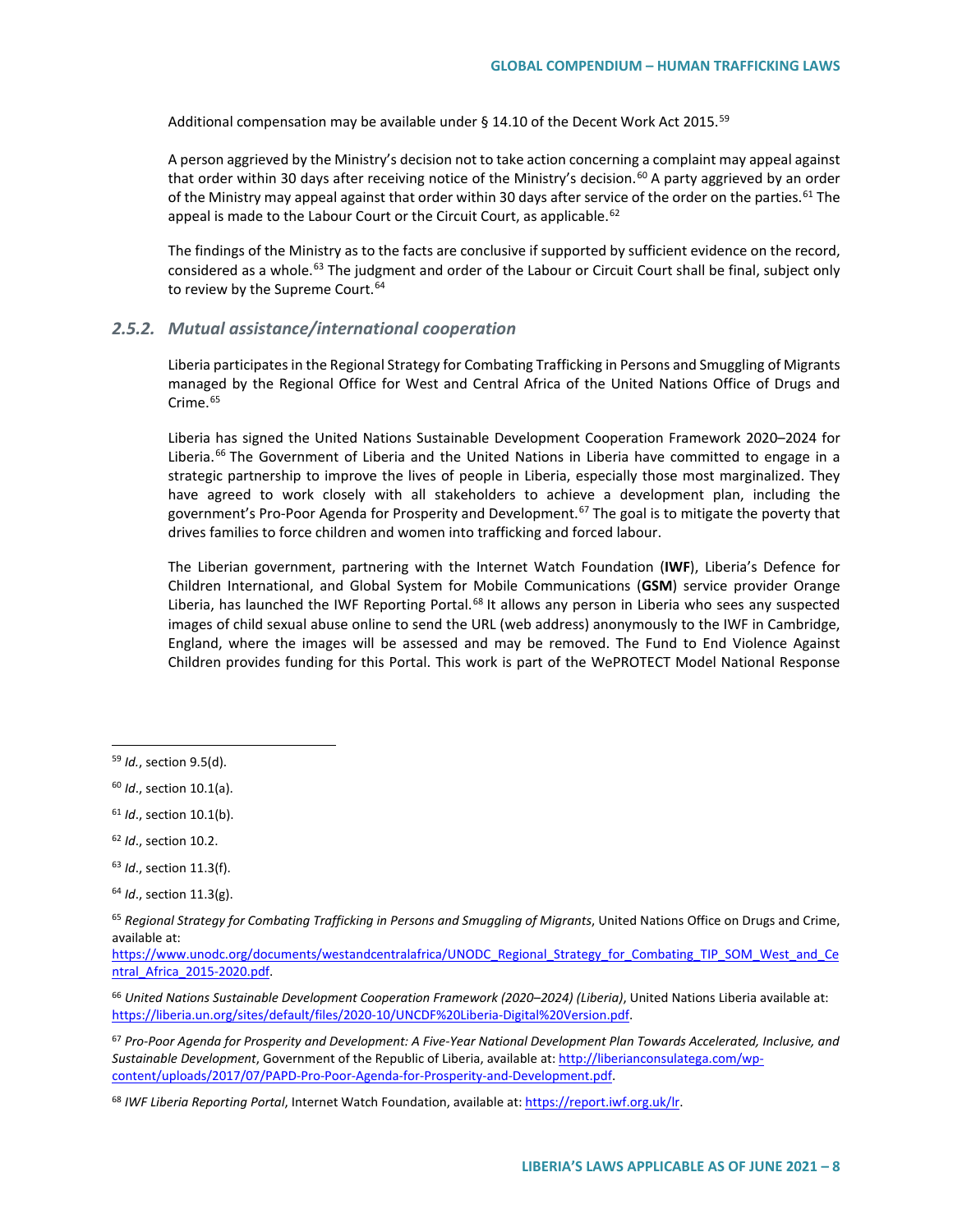under which countries committed to establish and deliver a coordinated national response to online child sexual exploitation.<sup>[69](#page-8-0)</sup>

# **3. LIBERIA'S FEDERAL CRIMINAL OFFENSES RELATING TO SLAVERY, SLAVERY-LIKE CONDITIONS, AND HUMAN TRAFFICKING**

# **3.1. Overview of Criminal Offenses**

The 2005 Law is the main domestic law in Liberia addressing trafficking in persons. The 2005 Law creates a very broad offence that includes trafficking in persons, slavery, slavery-like practices, forced labour, and sexual exploitation.<sup>[70](#page-8-1)</sup> Refer to Section 3.2.1.



## **3.2. Slavery Offenses Under the Criminal Code**

#### *3.2.1. General*

#### *Constitution*

Article 12 of the Constitution provides that no person shall be held in slavery within Liberia, nor shall any citizen or resident of Liberia deal in slaves or subject any other person to forced labour, debt bondage, or peonage.<sup>[71](#page-8-2)</sup>

*2005 Law*

The 2005 Law's definition of "exploitation" includes slavery.<sup>[72](#page-8-3)</sup>

<span id="page-8-0"></span> <sup>69</sup> *Preventing and Tackling Child Sexual Exploitation and Abuse (CSEA): A Model National Response*, WePROTECT, available at: [https://www.weprotect.org/wp-content/uploads/WePROTECT-Model-National-Response.pdf.](https://www.weprotect.org/wp-content/uploads/WePROTECT-Model-National-Response.pdf) 

<span id="page-8-1"></span> $70$  An Act to Ban Trafficking in Persons within the Republic of Liberia 2005, section 2, available at: [https://www.warnathgroup.com/wp-content/uploads/2015/03/Liberia-TIP-Law-2005.pdf.](https://www.warnathgroup.com/wp-content/uploads/2015/03/Liberia-TIP-Law-2005.pdf)

<span id="page-8-2"></span><sup>71</sup> Constitution of Liberia, article 12, available at[: https://www.constituteproject.org/constitution/Liberia\\_1986.pdf?lang=en.](https://www.constituteproject.org/constitution/Liberia_1986.pdf?lang=en)

<span id="page-8-3"></span> $72$  An Act to Ban Trafficking in Persons within the Republic of Liberia 2005, article 1, available at: [https://www.warnathgroup.com/wp-content/uploads/2015/03/Liberia-TIP-Law-2005.pdf.](https://www.warnathgroup.com/wp-content/uploads/2015/03/Liberia-TIP-Law-2005.pdf)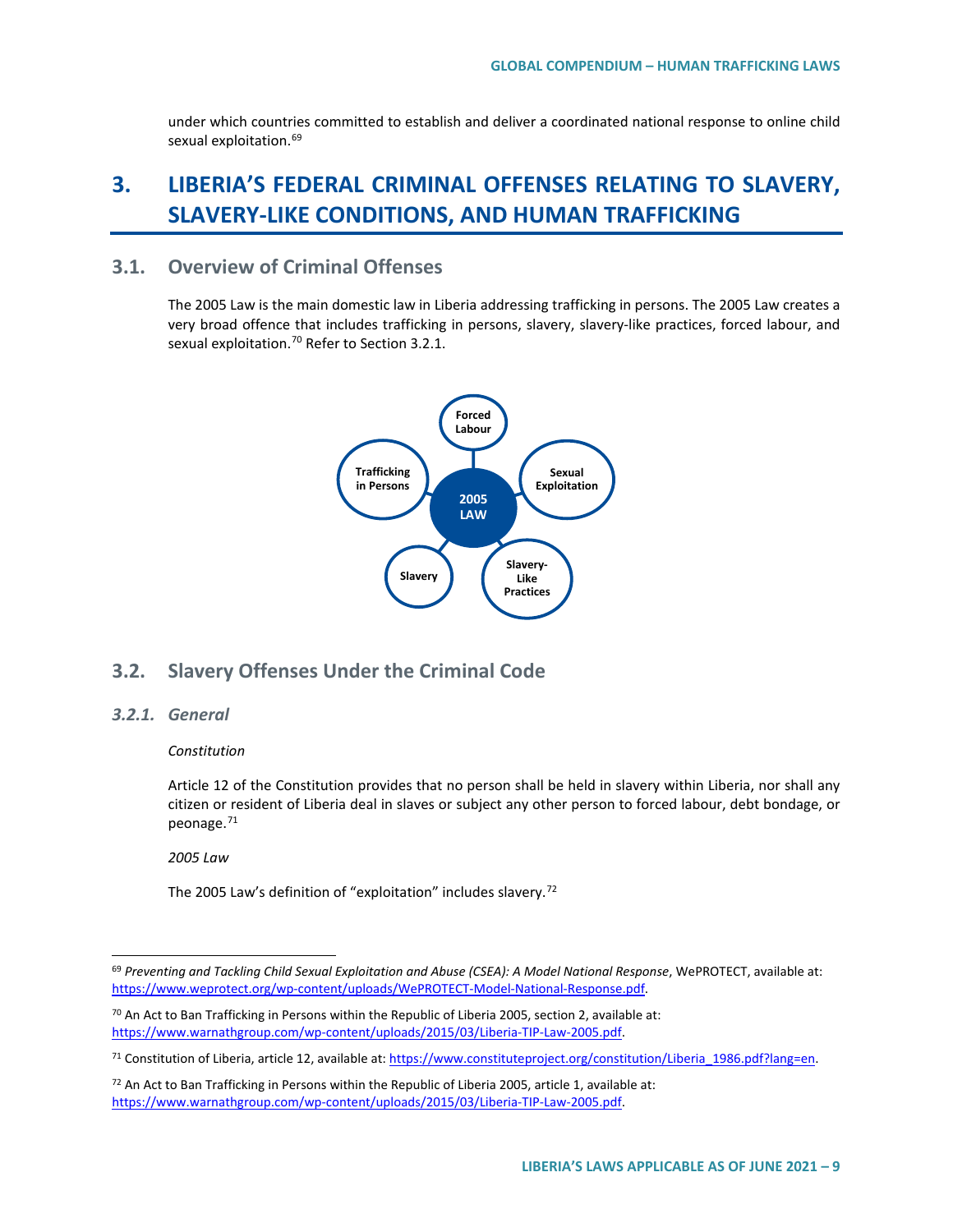Section 2 provides that recruitment, transportation, transfer, harbouring, or receipt of a person by means of a threat or use of force or other means of coercion or by abduction, fraud, deception, abuse of power or a person's vulnerability, or by giving or receiving of payments or benefits to achieve the consent of a person having control over another person for the purpose of exploitation (trafficking in persons) is a criminal offense.<sup>[73](#page-9-0)</sup>

Section 5 provides that whoever engages in or conspires to engage in, or attempts to engage in, or assists another person to engage in, or organizes or directs other persons to engage in "trafficking in persons" shall be sentenced as defined in Section 7.[74](#page-9-1)

Article 1 contains several important definitions:

"Exploitation" means: (a) keeping a person in a state of slavery; (b) subjecting a person to practices similar to slavery; (c) compelling or causing a person to provide forced labour or services; (d) keeping a person in a state of servitude, including sexual servitude; (e) exploiting the prostitution of another; (f) engaging in any other form of commercial sexual exploitation, including but not limited to pimping, pandering, procuring, profiting from prostitution, maintaining a brothel, or child pornography; and (g) illegally removing human organs.

"Slavery" means exercising the right of ownership over another person.

"Practices similar to slavery" are defined in the Supplementary Convention on the Abolition of Slavery, the Slave Trade, and Institutions and Practices Similar to Slavery and include, in general, debt bondage, serfdom, forced or servile marriages, and delivery of children for exploitation.

"Forced labour" means labour or services obtained or maintained through force, threat of force, or other means of coercion or physical restraint.

"Servitude" is a condition of dependency in which the labour or services of a person are provided or obtained by threats or serious harm to that person or another person, or through any scheme, plan, or pattern intended to cause the person to believe that, if the person did not perform such labour or services, that person or another person would suffer serious harm.

"Illicit removal of organs" refers to unlawful conduct, and not to legitimate medical procedures for which proper consent has been obtained.

"Abuse of a position of vulnerability" means such abuse that the person believes they have no reasonable alternative but to submit to the labour or service demanded of the person. It includes but is not limited to taking advantage of the vulnerabilities resulting from entering a country illegally or without proper documentation, pregnancy, any physical or mental disease or disability including addiction to the use of any substance, or a child's reduced capacity to form judgments.

"Coercion" includes violent as well as some forms of non-violent or psychological coercion, including: (a) threats of serious harm to or physical restraint against any person; (b) any scheme, plan, or pattern intended to cause a person to believe that failure to perform an act would result in serious harm to or physical restraint against any person; and (c) the abuse or threatened abuse of the legal process.

"Debt bondage" means the status or condition of a debtor arising from the debtor's pledge of their personal service or those of a person under their control as a security for debt, if the value of those

<span id="page-9-0"></span> <sup>73</sup> *Id*., section 2.

<span id="page-9-1"></span><sup>74</sup> *Id*., sections 5 and 7.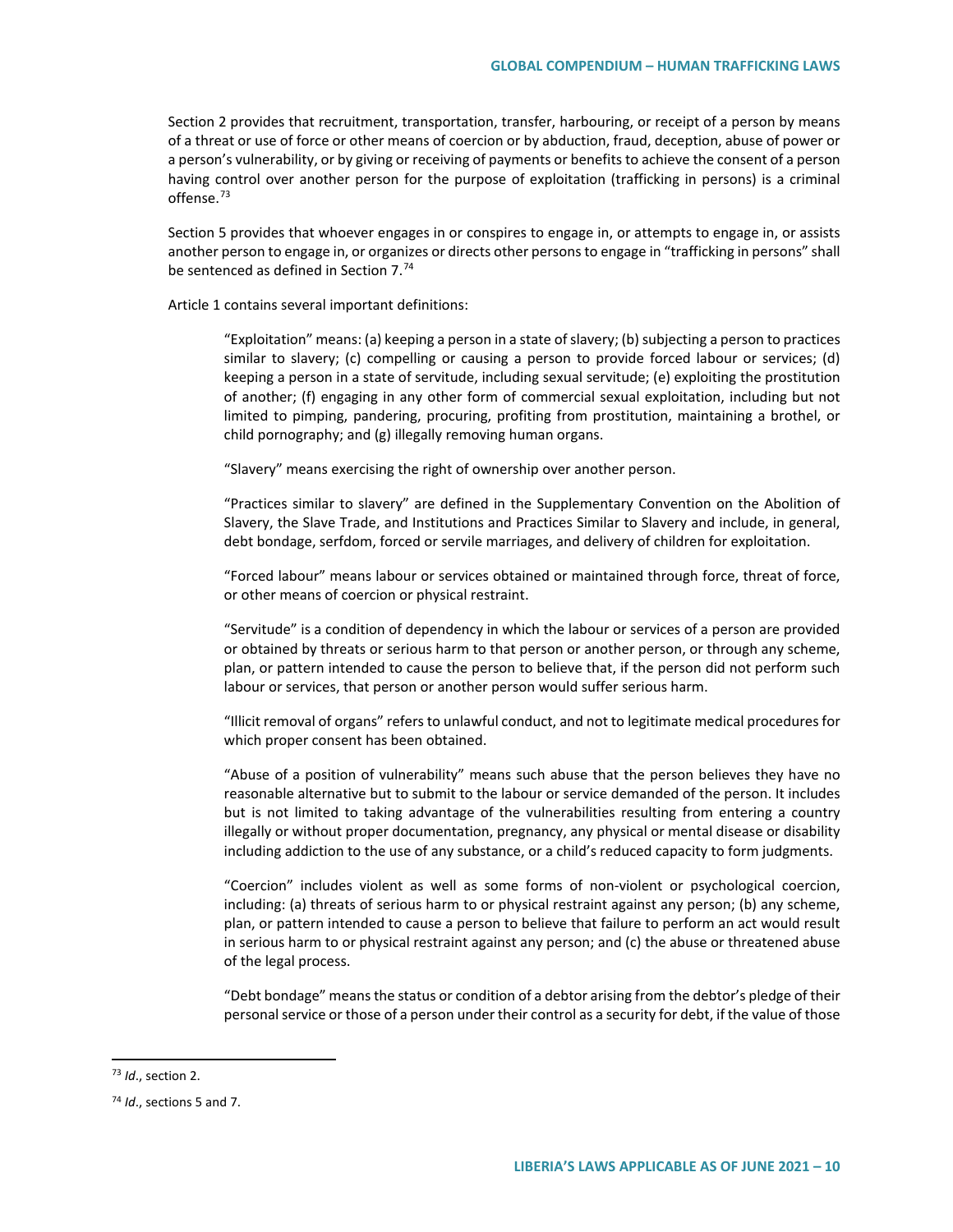services as reasonably assessed is not applied toward the liquidation of the debt or the length and nature of those services are not limited and defined.<sup>75</sup>

Section 7 provides that a court shall sentence a person convicted of the crime of trafficking in persons to imprisonment for a minimum of one year if:

(a) the convicted person used, threatened to use, or caused another to use or threaten to use a dangerous weapon, the court shall add two years to the minimum sentence;

(b) a trafficked person suffers a serious bodily injury, or if the convicted person commits a sexual assault against a trafficked person, the court shall add five years to the minimum sentence;

(c) the trafficked person is not 18 years old, the court shall add five years to the minimum sentence;

(d) in the course of trafficking or subsequent exploitation, the convicted person recklessly caused a trafficked person to be exposed to a life-threatening illness or if the convicted person intentionally caused a trafficked person to become addicted to any drug or medication, the court shall add five years to the minimum sentence;

(e) a trafficked person suffers a permanent or life-threatening injury, the court shall add 10 years to the minimum sentence;

(f) a trafficked person dies as a result of the trafficking, the sentence shall be between 20 years and life imprisonment;

(g) the trafficking was part of the activity of an organized criminal group, the court shall add three years to the minimum sentence;

(h) the trafficking was part of the activity of an organized criminal group, and the convicted person organized the group or directed its activities, the court shall add five years; and

(i) the trafficking occurred as a result of abuse of power or position of authority, including but not limited to a parent or guardian, teacher, children's club leader, or any other person who has been entrusted with the care or supervision of the child, the court shall add three or five years to the minimum sentence  $76$ 

Section 6 provides that persons convicted of the crime of transporting a person for the purpose of prostitution shall be punished in accordance with Section 7, but several aggravating factors can permit a longer sentence up to a maximum of 20 years: (a) transporting two or more persons at the same time; (b) permanent or life-threatening bodily injury to a person transported; (c) transporting one or more children; and (d) transporting as part of the activity of an organized criminal group.<sup>[77](#page-10-2)</sup>

Section 8 provides that the age of consent to sex, legal age of marriage, or other discretionary age is not a defence to trafficking. Consent or past sexual behaviour history of the victim is irrelevant and inadmissible for the purpose of proving that the victim engaged in other sexual behaviour, or to prove the victim's sexual predisposition.[78](#page-10-3)

<span id="page-10-0"></span> <sup>75</sup> *Id*., article 1.

<span id="page-10-1"></span><sup>76</sup> *Id*., article 7.

<span id="page-10-2"></span><sup>77</sup> *Id*., article 6.

<span id="page-10-3"></span><sup>78</sup> *Id*., article 8.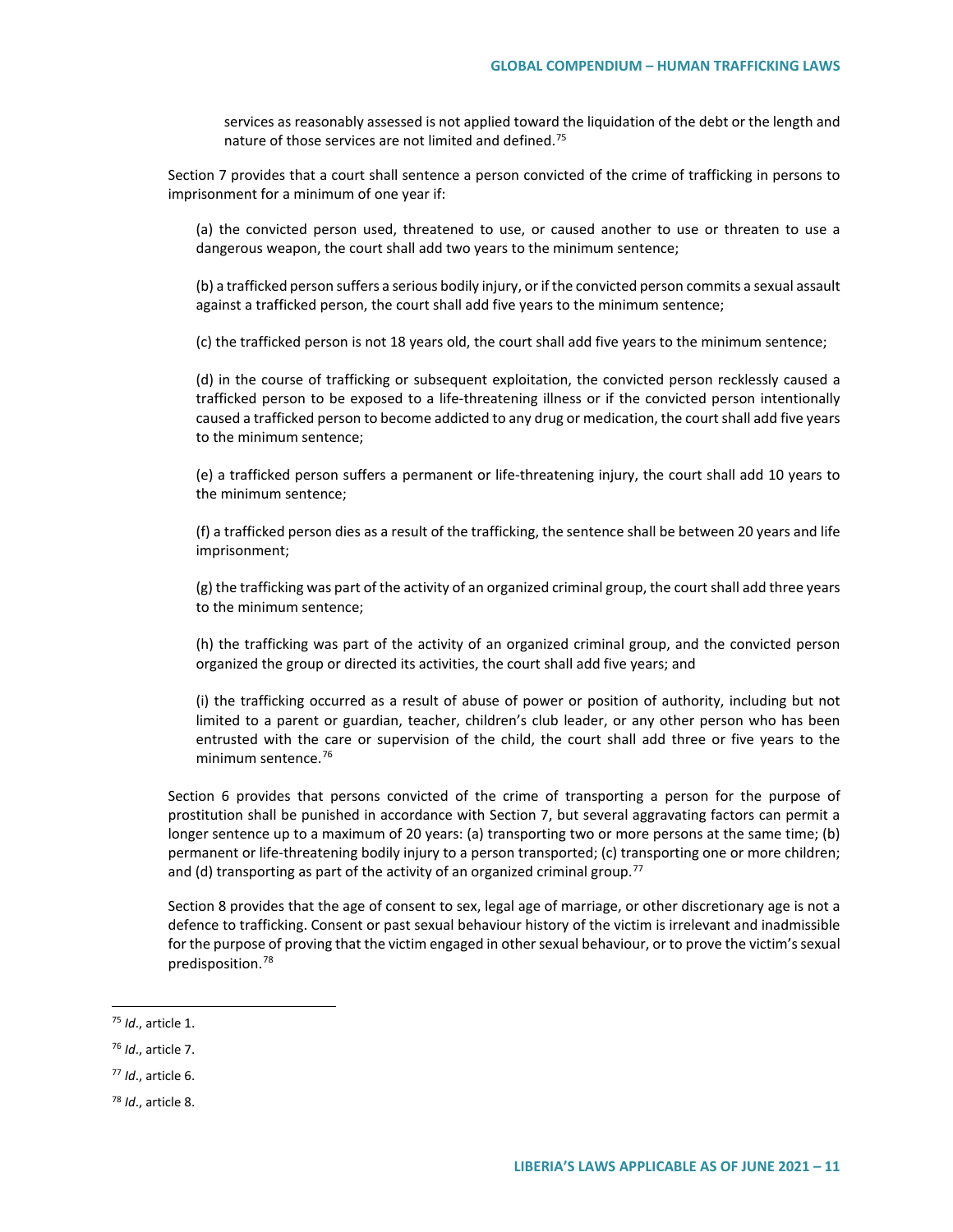#### *3.2.2. Extraterritorial application*

The 2005 Law does not have any extraterritorial provision. However, according to section 1.5 of the Penal Law, the Penal Law's extraterritorial provisions apply to the offences created by the 2005 Law.<sup>[79](#page-11-0)</sup> Extraterritorial jurisdiction over an offense exists when (a) the accused participates outside Liberia in an offense against the laws of Liberia committed in whole or in part within Liberia or the offense constitutes an attempt, solicitation, or conspiracy to commit an offense within Liberia; (b) the offense involves entry of a person or property into Liberia; (c) a public officer or employee who is outside the territory of Liberia because of official duties or a member of the public officer's or employee's household residing abroad commits the offence; or (d) a treaty confers jurisdiction upon Liberia.<sup>[80](#page-11-1)</sup>

A person is subject to prosecution in Liberia for an offense committed partly within Liberia.<sup>[81](#page-11-2)</sup> An offense is committed partly in Liberia if either the conduct that is an element of the offense or the result occurs within Liberia. [82](#page-11-3)

### **3.3. Slavery-Like Offenses in Liberia's Legal Order**

### *3.3.1. Servitude*

Servitude falls within the definition of "exploitation" under the 2005 Law.<sup>[83](#page-11-4)</sup> It is a criminal offence under section 2 of the 2005 Law and punishable accordingly.<sup>[84](#page-11-5)</sup> Refer to Section 3.2.1.

#### *3.3.2. Forced labor*

#### *Constitution*

Article 12 provides that no person shall be held in slavery or forced labour within the country, nor shall any citizen or resident of Liberia deal in slaves or subject any other person to forced labour, debt bondage, or peonage; but labour reasonably required because of a court sentence or order conforming to acceptable labour standards, military service, normal civil obligations, or an emergency or calamity threatening the life or well-being of the community is not forced labour.<sup>[85](#page-11-6)</sup>

#### *2005 Law*

Forced Labour (defined as labour or services obtained or maintained through force, threat of force, or other means of coercion or physical restraint) falls within the definition of "exploitation" under the 2005 Law.[86](#page-11-7) It is punishable as a criminal offence under section 2 of the 2005 Law.<sup>[87](#page-11-8)</sup> Refer to Section 3.2.1.

<span id="page-11-1"></span><sup>80</sup> *Id*., section 1.4(1).

<span id="page-11-2"></span><sup>81</sup> *Id*., section 1.4(2).

<span id="page-11-3"></span><sup>82</sup> *Id*.

<span id="page-11-5"></span><sup>84</sup> *Id*., article 2.

<span id="page-11-6"></span><sup>85</sup> *Id*., article 12.

<span id="page-11-7"></span><sup>86</sup> *Id*., article 1.

<span id="page-11-8"></span><sup>87</sup> *Id*., article 2.

<span id="page-11-0"></span><sup>&</sup>lt;sup>79</sup> The Penal Law of 1976, sections 1.4(1) and 1.5, available at: http://www.liberlii.org/lr/legis/codes/plt26lcolr367/.

<span id="page-11-4"></span><sup>83</sup> An Act to Ban Trafficking in Persons within the Republic of Liberia 2005, article 1, available at: [https://www.warnathgroup.com/wp-content/uploads/2015/03/Liberia-TIP-Law-2005.pdf.](https://www.warnathgroup.com/wp-content/uploads/2015/03/Liberia-TIP-Law-2005.pdf)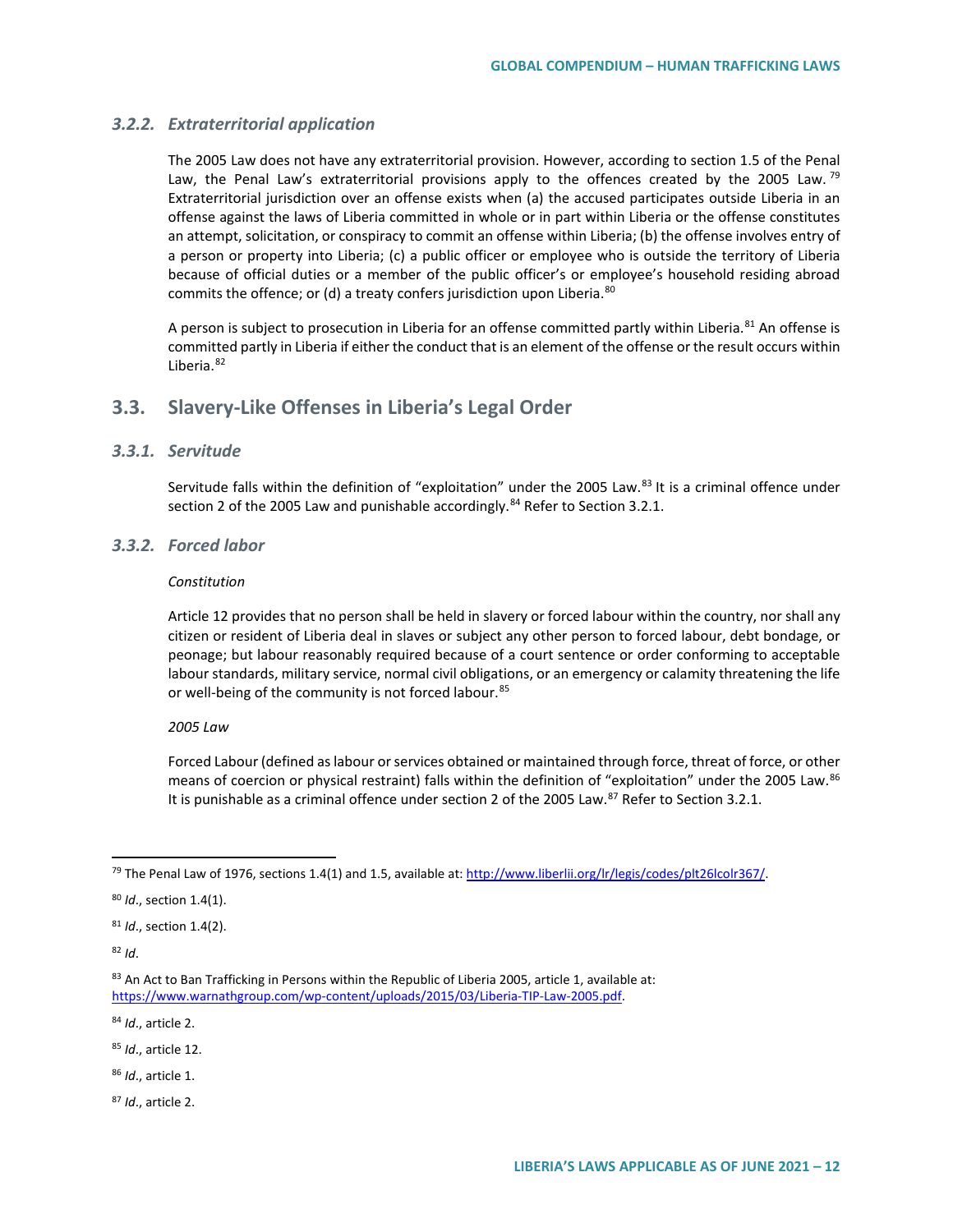#### *Decent Work Act 2015*

Section 2.2 provides that no person in Liberia shall be subjected to forced or compulsory labour (defined in section 1.4 as all work or service that is exacted from any person under the menace of any penalty, and that a person did not voluntarily offer to do) provided, however, that this does not prohibit work or service:

(i) that is purely military in character and demanded because of general, compulsory military service laws;

(ii) that is part of citizens' normal civic obligations;

(iii) that is required because of a conviction in a court of law, provided that: (a) it is carried out under the supervision and control of a public authority; and (b) no person is hired by or placed at the disposal of private individuals, companies, or associations;

(iv) that is required in cases of emergency, such as war, a calamity, or threatened calamity, including fire, flood, famine, earthquake, violent epidemic or epizootic diseases, invasion by animal, insect, or vegetable pests, and in general any circumstance that would endanger the existence or the well-being of all or part of the population; or

(v) that consists of minor communal services of a kind which members of the community perform in the direct interest of the community and therefore are normal civic obligations, provided that the members of the community or their direct representatives have the right to be consulted in regard to the need for such services.<sup>[88](#page-12-0)</sup>

A person shall not directly or indirectly cause, permit, or require any person to perform forced labour.<sup>[89](#page-12-1)</sup>

A "child" is defined as a person under the age of 18 years in section 1.4.<sup>[90](#page-12-2)</sup>

Section 2.3 provides:

(a) Except as elsewhere provided in this Act, no person shall employ or cause a child to be employed.

(b) Without limiting the scope of the preceding provision, several forms of work by children are absolutely prohibited: (i) all forms of slavery or practices similar to slavery, such as the sale and trafficking of children, debt bondage, serfdom, and forced or compulsory labour, including forced or compulsory recruitment of children for use in armed conflict; (ii) the use, procuring, or offering of a child for prostitution, for the production of pornography, or for pornographic performances; (iii) the use, procuring, or offering of a child for illicit activities, in particular for the production and trafficking of drugs as defined in the relevant international treaties; and (iv) work which, by its nature or the circumstances in which it is carried out, is likely to harm the health, safety, or welfare of children.

(c) The Minister may make regulations to identify work prohibited under paragraph b–iv and other forms of work for children that shall be absolutely prohibited.

<span id="page-12-0"></span>88 Decent Work Act 2015, sections 1.4 and 2.2, available at:

[https://www.ilo.org/dyn/natlex/natlex4.detail?p\\_lang=en&p\\_isn=100329&p\\_country=LBR&p\\_count=53.](https://www.ilo.org/dyn/natlex/natlex4.detail?p_lang=en&p_isn=100329&p_country=LBR&p_count=53)

<span id="page-12-1"></span><sup>89</sup> *Id*., section 2.2(b).

<span id="page-12-2"></span><sup>90</sup> *Id*., section 1.4.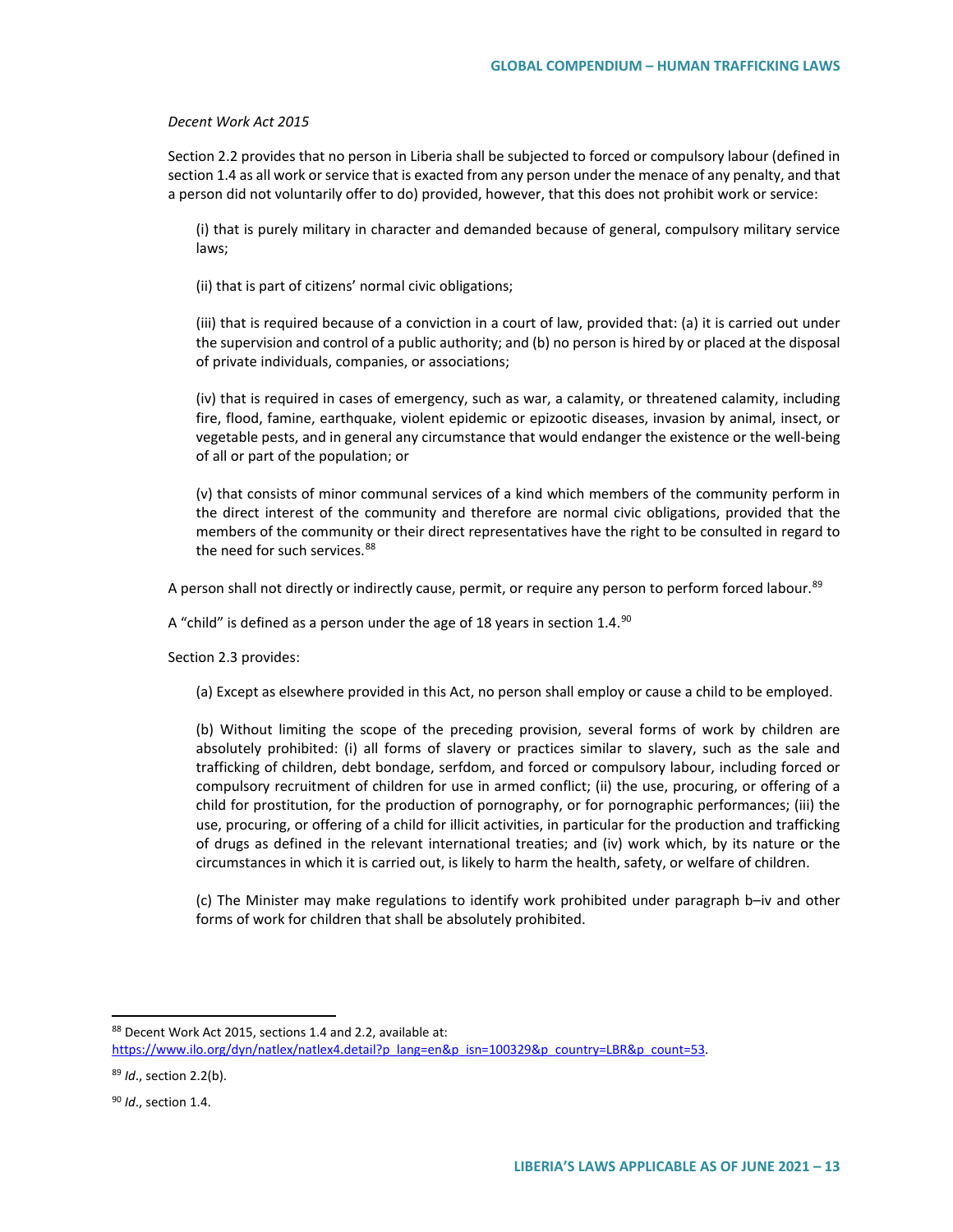(d) A person shall not directly or indirectly cause, permit, or require a child to participate in work that this section absolutely prohibits. $91$ 

Section 9.5(c) provides that, "[i]f the Ministry finds that an employer has committed or is committing a violation of any provision of this Act, it (i) shall issue and cause to be served on the employer an order requiring the employer to: (1) cease and desist from continuing the violation; and (2) take such affirmative and remedial action as is specified in the law or as, in the judgment of the Ministry, will effectuate the purposes of the Act; and (ii) may order the employer to pay a fine not exceeding \$500."[92](#page-13-1)

#### *Penal Law*

Section 16.15 of the Penal Law (added by the Children's Law 2011)<sup>[93](#page-13-2)</sup> provides that a person commits a second-degree felony by exposing the child to harmful or hazardous work or engaging in a practice that violates or endangers the bodily integrity, life, health, dignity, education, welfare, or holistic development of the child.<sup>[94](#page-13-3)</sup> The penalty for this offence is imprisonment for up to five years.

#### *Children's Law 2011*

Section 20.1 Article III provides that every child shall have the right to be protected from work and other practices that may threaten the child's health, educational, spiritual, physical, and moral development.<sup>[95](#page-13-4)</sup>

Section 9.1 of Article VII provides that no person shall employ a child in work that is inappropriate for the child's age or that may be hazardous to the child's health, educational, emotional, or physical development.<sup>[96](#page-13-5)</sup> This prohibition applies to all work undertaken by children, regardless of whether the work is under a contractual relationship, and regardless of whether the work is for payment or other reward. Section 9.2 states that the Ministry of Labour shall issue regulations to further specify terms and conditions applicable to specific categories of work, including, as appropriate, the establishment of minimum working ages for different categories of work.<sup>[97](#page-13-6)</sup>

Section 21.1 Article III provides that every child shall have the right to be protected from sexual abuse and exploitation including prostitution and pornography.<sup>[98](#page-13-7)</sup> Section 21.2 states that the Penal Law and other legislation intended to protect the child from sexual exploitation shall be construed with the child's best interests as the primary consideration.<sup>[99](#page-13-8)</sup>

Section 4, Article VI provides that no one shall give over a child to work to satisfy obligations on the part of the parent regardless of whether or not the work is harmful, hazardous, or indecent; or engage in any unnecessary or uncultured practice that may inflict physical, psychosocial, or emotional pain on a child or

<span id="page-13-0"></span> <sup>91</sup> *Id*., section 2.3.

<span id="page-13-1"></span><sup>92</sup> *Id*., section 9.5(c).

<span id="page-13-2"></span><sup>93</sup> An Act to Establish the Children's Law of Liberia 2001, available at: http://extwprlegs1.fao.org/docs/pdf/lbr199328.pdf.

<span id="page-13-3"></span><sup>94</sup> The Penal Law of 1976, section 16.15, available at[: http://www.liberlii.org/lr/legis/codes/plt26lcolr367/.](http://www.liberlii.org/lr/legis/codes/plt26lcolr367/)

<span id="page-13-4"></span> $95$  An Act to Establish the Children's Law of Liberia 2001, article III, section 20.1, available at: [http://extwprlegs1.fao.org/docs/pdf/lbr199328.pdf.](http://extwprlegs1.fao.org/docs/pdf/lbr199328.pdf)

<span id="page-13-5"></span><sup>96</sup> *Id*., article VII, section 9.1.

<span id="page-13-6"></span><sup>97</sup> *Id*., article VII, section 9.2.

<span id="page-13-7"></span><sup>98</sup> *Id*., article III, section 21.1.

<span id="page-13-8"></span><sup>99</sup> *Id*., article III, section 21.2.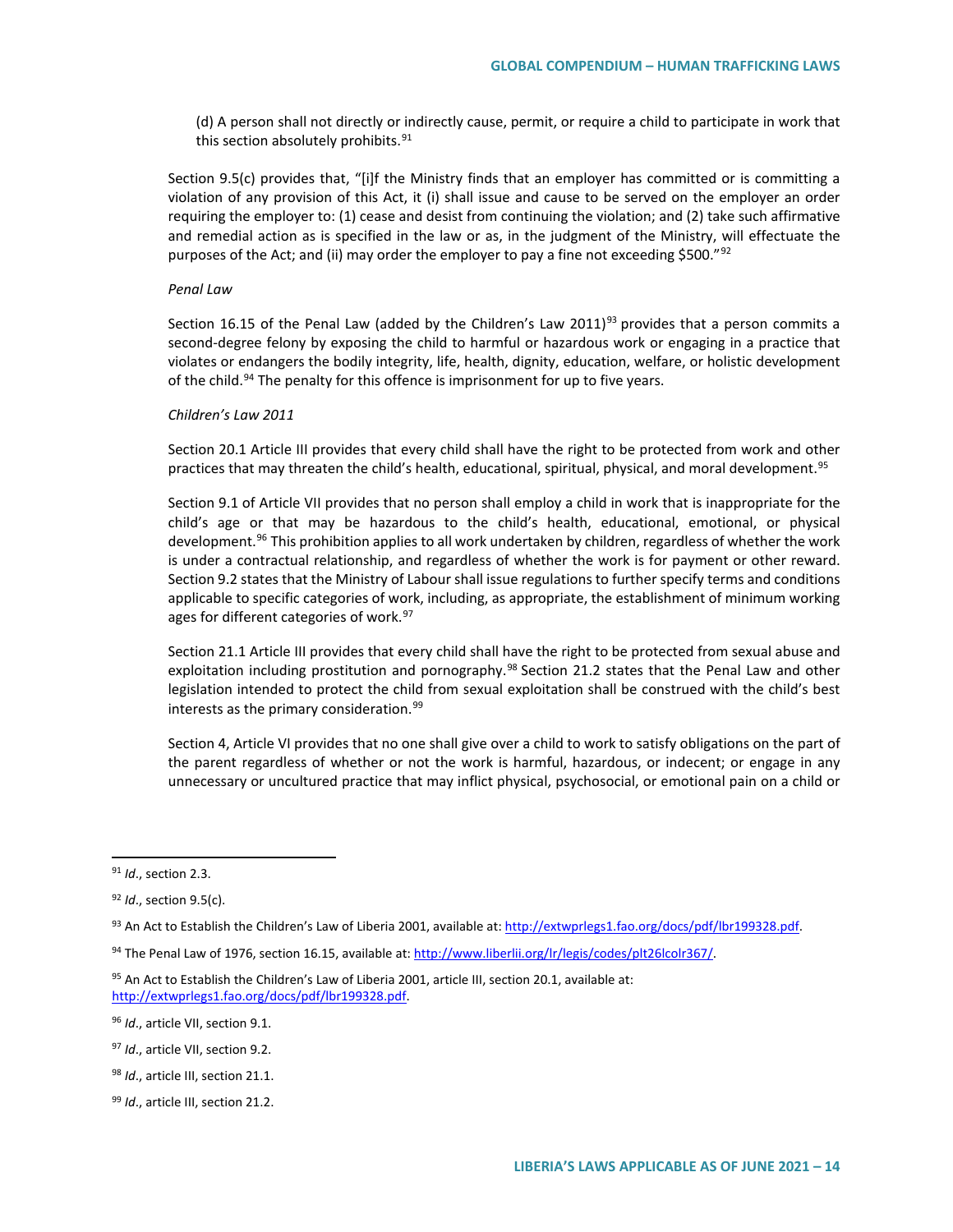otherwise violate or endanger the child's bodily integrity, life, health, dignity, education, welfare, or holistic development.[100](#page-14-0)

#### *3.3.3. Deceptive recruiting for labor or services*

Section 2 of the 2005 Law makes deceptive recruitment a punishable criminal offence.<sup>[101](#page-14-1)</sup> Refer to Section 3.2.1.

#### *3.3.4. Early and forced marriage*

Early or forced marriage falls within the definition of "exploitation" under the 2005 Law.[102](#page-14-2) It is a punishable criminal offence under section 2 of the 2005 Law.<sup>103</sup> Refer to Section 3.2.1.

Section 16.15 of the Penal Law (added by the Children's Law 2011) provides that a person commits a second-degree felony by: (a) facilitating a child's marriage to any person when the child is still under the age of 18; (b) forcing a child to marry another person; or (c) betrothing a child into marriage or a promise for marriage.<sup>[104](#page-14-4)</sup> Penalty is imprisonment for up to five years.

Section 4, Article VI of the Children's Law provides that no one may force a child to marry any person when the child is still under the age of 18 or betroth a child into marriage or a promise for marriage.<sup>[105](#page-14-5)</sup>

Forced and early marriage remain common in parts of Liberia despite these laws.

#### *3.3.5. Debt bondage*

Debt bondage falls within the definition of "exploitation" under the 2005 Law and, therefore, is a punishable criminal offence.<sup>[106](#page-14-6)</sup> Refer to Section 3.2.1.

#### *3.3.6. Any other relevant offenses*

Liberia has no other relevant slavery-like offences.

#### *3.3.7. Extraterritorial application of the offenses*

Refer to Section 3.2.2.

<span id="page-14-2"></span><sup>102</sup> *Id*., article 1.

<span id="page-14-3"></span><sup>103</sup> *Id*., section 2.

<span id="page-14-0"></span> <sup>100</sup> *Id*., article VI, section 4.

<span id="page-14-1"></span><sup>&</sup>lt;sup>101</sup> An Act to Ban Trafficking in Persons within the Republic of Liberia 2005, section 2, available at: [https://www.warnathgroup.com/wp-content/uploads/2015/03/Liberia-TIP-Law-2005.pdf.](https://www.warnathgroup.com/wp-content/uploads/2015/03/Liberia-TIP-Law-2005.pdf)

<span id="page-14-4"></span><sup>104</sup> The Penal Law of 1976, section 16.15, available at[: http://www.liberlii.org/lr/legis/codes/plt26lcolr367/.](http://www.liberlii.org/lr/legis/codes/plt26lcolr367/)

<span id="page-14-5"></span><sup>105</sup> An Act to Establish the Children's Law of Liberia 2001, article VI, section 4, available at: [http://extwprlegs1.fao.org/docs/pdf/lbr199328.pdf.](http://extwprlegs1.fao.org/docs/pdf/lbr199328.pdf)

<span id="page-14-6"></span><sup>106</sup> An Act to Ban Trafficking in Persons within the Republic of Liberia 2005, article 1 and section 2, available at: [https://www.warnathgroup.com/wp-content/uploads/2015/03/Liberia-TIP-Law-2005.pdf.](https://www.warnathgroup.com/wp-content/uploads/2015/03/Liberia-TIP-Law-2005.pdf)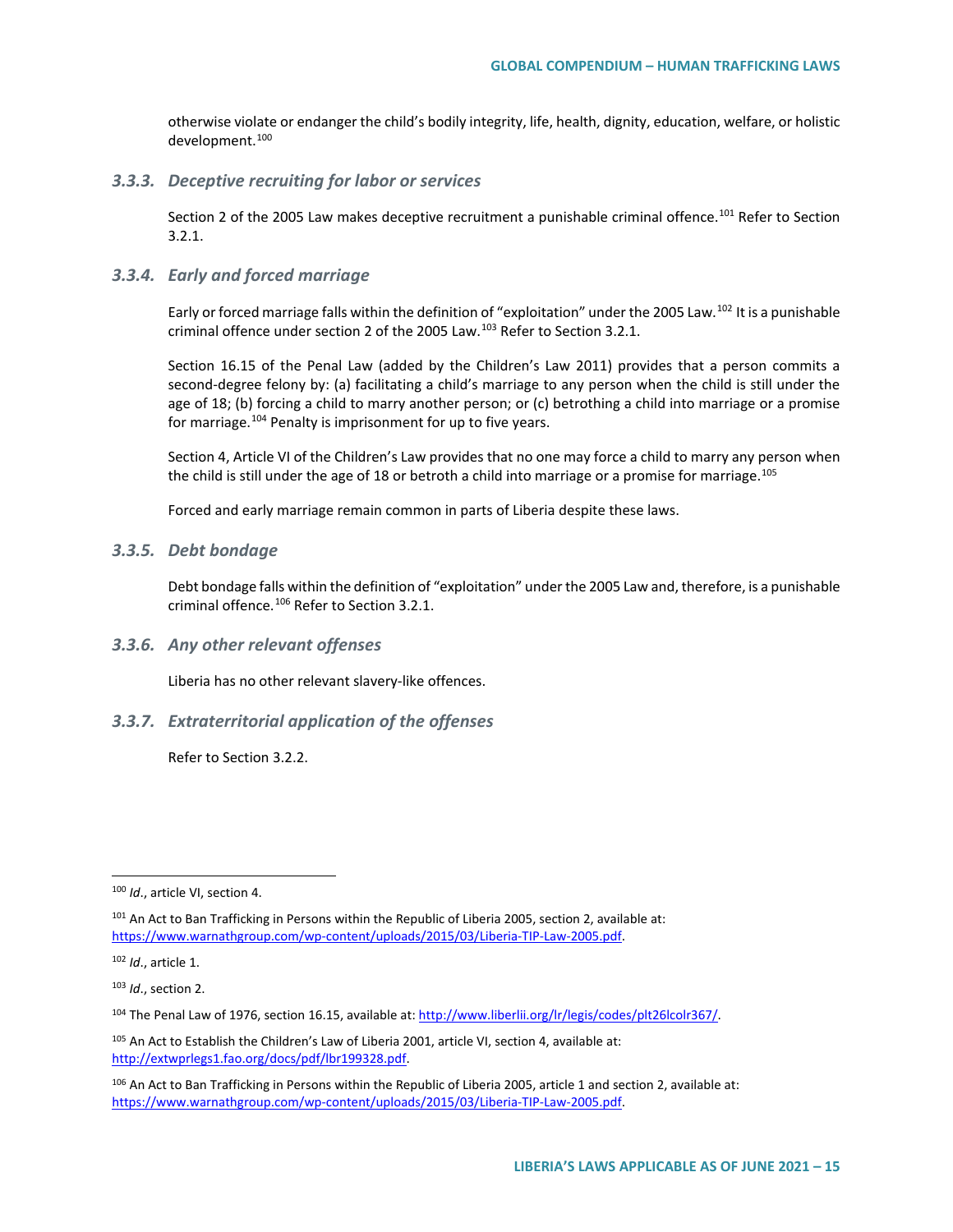# **3.4. Human Trafficking/Smuggling-Related Criminal Offenses**

### *3.4.1. International and domestic trafficking/smuggling of people*

The 2005 Law makes criminal both trafficking in persons and smuggling people for exploitation.<sup>[107](#page-15-0)</sup> Refer to Section 3.2.1.

### *3.4.2. International and domestic trafficking in children*

The trafficking in persons offence in the 2005 Law includes trafficking of children, which carries a higher sentence than adult trafficking.<sup>[108](#page-15-1)</sup> Refer to Section 3.2.1.

### *3.4.3. Victim harboring*

Section 2 of the 2005 Law makes it a crime to harbour trafficked persons.<sup>[109](#page-15-2)</sup> Refer to Section 3.2.1.

### *3.4.4. Extraterritorial application of human trafficking and smuggling offenses*

Refer to Section 3.2.2.

# **3.5. Online Exploitation of Children Offenses**

Section 2.3 of the Decent Work Act and the trafficking in persons offence in the 2005 Law cover online exploitation of children.<sup>[110](#page-15-3)</sup> Refer to Sections 3.3.2. and 3.2.1.

### **3.6. Child Sex Tourism Offenses**

Section 2.3 of the Decent Work Act and the trafficking in persons offence in the 2005 Law also cover child sex tourism.<sup>[111](#page-15-4)</sup> Refer to Sections 3.3.2. and 3.2.1.

# **4. LIBERIA'S SUPPLY CHAIN REPORTING LEGISLATION**

While Liberia has endorsed the United Nations Guiding Principles on Business and Human Rights, Liberia has no government policies or legislation on supply chain reporting regarding trafficking-related matters.<sup>[112](#page-15-5)</sup>

<span id="page-15-0"></span>107 *Id*., section 2.

<span id="page-15-3"></span><sup>110</sup> *Id*., section 2; Decent Work Act 2015, section 2.3, available at: [https://www.ilo.org/dyn/natlex/natlex4.detail?p\\_lang=en&p\\_isn=100329&p\\_country=LBR&p\\_count=53.](https://www.ilo.org/dyn/natlex/natlex4.detail?p_lang=en&p_isn=100329&p_country=LBR&p_count=53)

<span id="page-15-4"></span> $111$  *Id.* 

<span id="page-15-5"></span><sup>112</sup> *Guiding Principles on Business and Human Rights*, United Nations Human Rights Office of the High Commissioner, available at: [https://www.ohchr.org/documents/publications/guidingprinciplesbusinesshr\\_en.pdf.](https://www.ohchr.org/documents/publications/guidingprinciplesbusinesshr_en.pdf)

<span id="page-15-1"></span><sup>108</sup> *Id*., article 1 and sections 2 and 6.

<span id="page-15-2"></span><sup>109</sup> *Id*., section 2.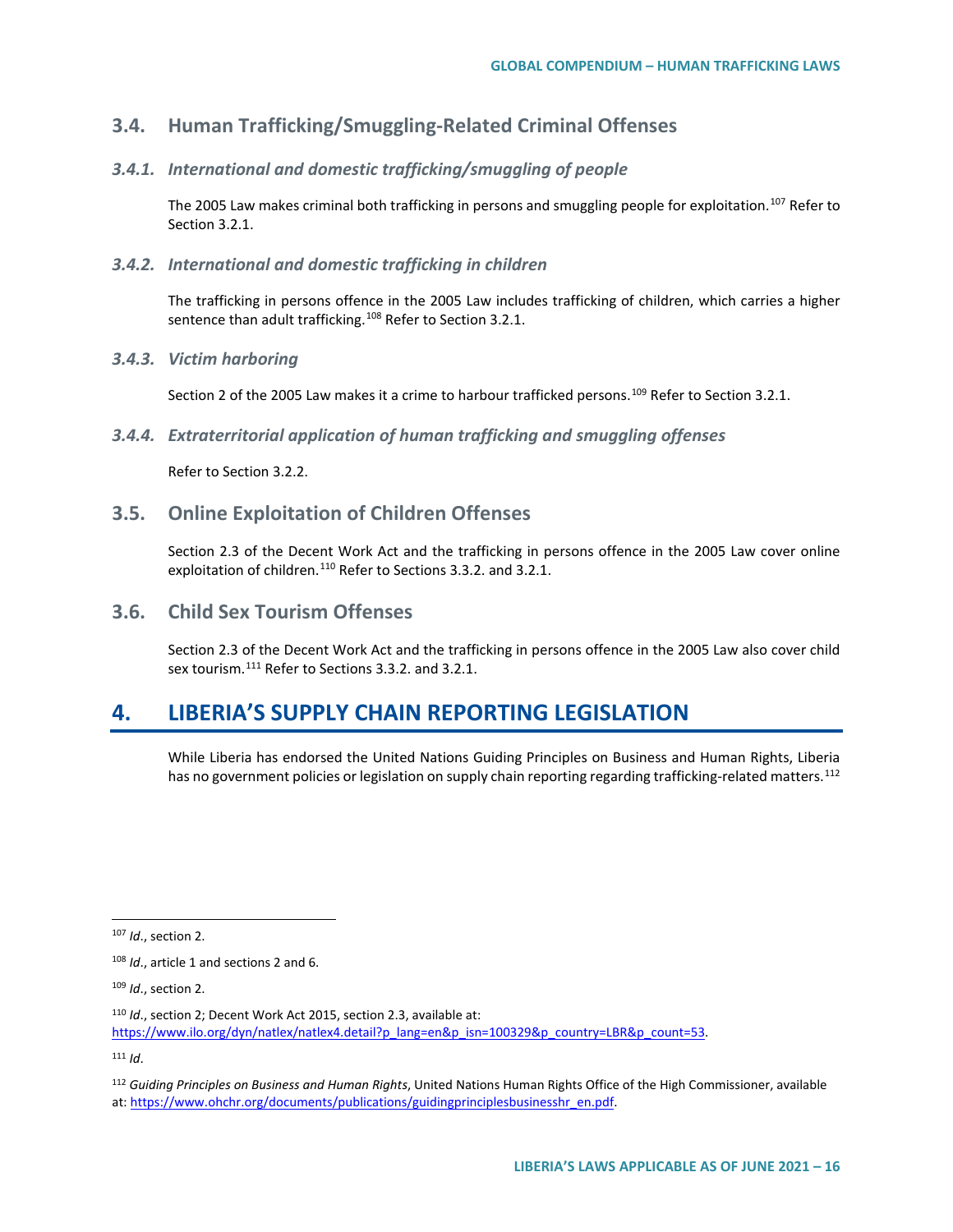# **5. FORCED LABOR: OVERVIEW OF LIBERIA'S APPLICABLE EMPLOYMENT AND MIGRATION LAWS**

# **5.1. Employment Law Rights for Victims of Human Trafficking and Forced Labor**

The Decent Work Act 2015 (**DW Act**) applies to all work performed within the country's jurisdiction, including (i) work performed by both women and men, (ii) whether or not the person performing the work is a citizen of Liberia; (iii) work performed in both the formal and the informal economy; and (iv) work performed by children.<sup>[113](#page-16-0)</sup> However, civil service work and work on a vessel are excluded.<sup>[114](#page-16-1)</sup>

For the purposes of the DW Act, a person who works or provides services for any other person is presumed, until the contrary is proved, to be *an employee*, regardless of the form of the contract, if any one or more of these factors are present: (i) another person controls or directs the manner in which the person works or the hours of work; (ii) in the case of a person who works for an organization, the person is a part of that organization; (iii) the person has worked for that other person for an average of at least 40 hours per month over the past three months; (iv) the person is economically dependent on the other person for whom that person works or provides services; (v) another person provides the person with tools of the trade or work equipment; or (vi) the person works for or provides services only to one person.<sup>[115](#page-16-2)</sup>

Every employee is entitled to a minimum wage and the benefit of other conditions.<sup>[116](#page-16-3)</sup> The definition of an employee appears to include a victim of forced labour or trafficking, because payment of money is not part of the definition.<sup>[117](#page-16-4)</sup> Consequently, a victim can submit a claim under the DW Act for unpaid wages.

# **5.2. Applicability of Employment Legislation in the Context of Forced Labor or Trafficking**

If victims of forced labour or trafficking meet at least one of the factors in the definition of employee in 1.5(b), they will be regarded as employees or workers under the DW Act.<sup>[118](#page-16-5)</sup> Victims can submit a claim for minimum wages to which workers are entitled and the benefit of other conditions.

## **5.3. Statutory Rights**

#### *5.3.1. Rights to minimum wages, entitlements, and other applicable minimum standards*

Section 16.1A of the DW Act provides that (i) every worker or employee in a formal sector (*e.g.*, concession, industry, company, or business) "is entitled to be paid a minimum wage of United States Sixty-Eight Cents (US\$0.68) per hour or United States Five Dollars and Fifty Cents (US\$5.50) per day" and (ii) every domestic or casual worker/employee "is entitled to be paid a minimum wage of United States Forty-Three Cents (US\$0.43) per hour or United States Three Dollars and Fifty Cents (US\$3.50) per day ..."[119](#page-16-6) Section 16.1B

<span id="page-16-0"></span> <sup>113</sup> Decent Work Act 2015, section 1.5(b), available at:

[https://www.ilo.org/dyn/natlex/natlex4.detail?p\\_lang=en&p\\_isn=100329&p\\_country=LBR&p\\_count=53.](https://www.ilo.org/dyn/natlex/natlex4.detail?p_lang=en&p_isn=100329&p_country=LBR&p_count=53)

<span id="page-16-1"></span><sup>114</sup> *Id*., section 1.5(c).

<span id="page-16-2"></span><sup>115</sup> *Id*., section 1.5(e).

<span id="page-16-3"></span><sup>116</sup> *Id*., section 16.1.

<span id="page-16-4"></span><sup>117</sup> *Id*., section 1.5(e).

<span id="page-16-5"></span><sup>118</sup> *Id*., section 1.5(b).

<span id="page-16-6"></span><sup>119</sup> *Id*., section 16.1A.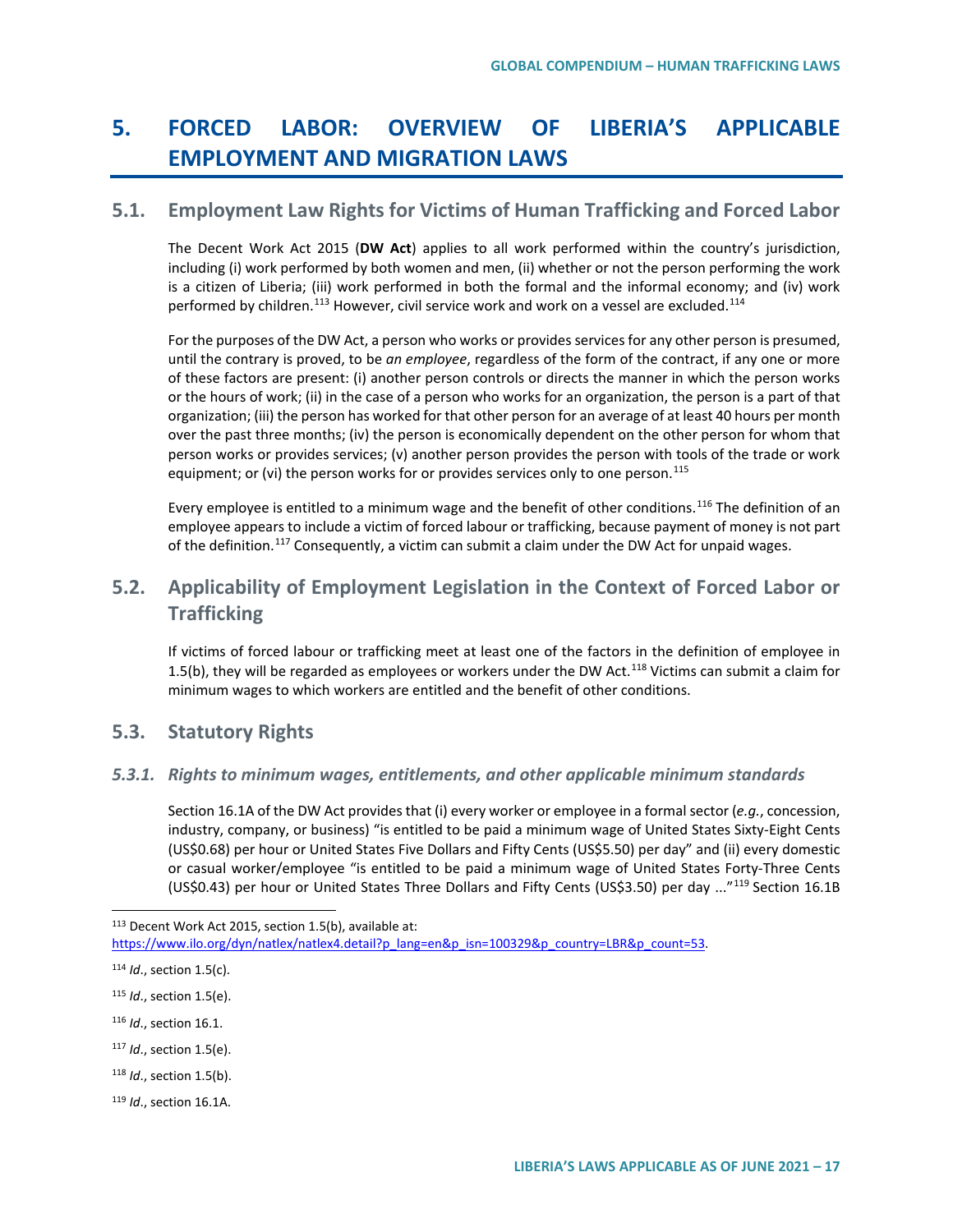states that "[a]ny provision in a contract of employment for wages at less than the rate fixed in a minimum wage order shall be null and void."<sup>[120](#page-17-0)</sup> Minimum wage orders can be made to change these amounts.<sup>[121](#page-17-1)</sup>

Other minimum entitlements under Chapters 17 to 20 of the DW Act for workers include:

(a) minimum paid annual leave of: (i) the number of working days in one week during the first 12 months of continuous service, (ii) the number of working days in two weeks during the first 24 months of continuous service; (iii) the number of working days in three weeks for continuous service of 36 months; and (iv) the number of working days in four weeks for continuous service with the same employer for 60 months.<sup>[122](#page-17-2)</sup> Leave can accumulate for three years;<sup>[123](#page-17-3)</sup>

(b) ten days sick leave for every year of continuous service;  $124$ 

(c) five days paid leave during each year of continuous service to provide care or support to immediate family; $^{125}$  $^{125}$  $^{125}$ 

(d) paid leave of up to five days in the event a member of the immediate family dies;<sup>[126](#page-17-6)</sup>

(e) maternity leave for a pregnant woman of 14 weeks with a right to extend for another month in case of a duly certified complication with no payment.<sup>[127](#page-17-7)</sup> A nursing break for breastfeeding  $-$  two breaks of 30 minutes in each working day or reduction of 60 minutes from her daily hours of work — until child reaches six months of age; $^{128}$  $^{128}$  $^{128}$ 

(f) leave without pay for an employed father of a child up to five days in the first month after the child's birth: [129](#page-17-9)

(g) paid leave for public holidays;  $130$ 

(h) overtime work to be paid at 50% above normal rate; $^{131}$  $^{131}$  $^{131}$ 

(i) a daily rest period of at least 12 consecutive hours between ending and recommencing work, and a weekly rest period of at least 36 consecutive hours that shall include Sunday unless otherwise agreed;<sup>[132](#page-17-12)</sup>

<span id="page-17-1"></span><sup>121</sup> *Id*.

- <span id="page-17-3"></span><sup>123</sup> *Id*., section 18.1(b).
- <span id="page-17-4"></span><sup>124</sup> *Id*., section 19.2(a).
- <span id="page-17-5"></span><sup>125</sup>*Id*., section 19.4(a).
- <span id="page-17-6"></span><sup>126</sup> *Id*., section 19.5(b).
- <span id="page-17-7"></span><sup>127</sup> *Id*., section 20.1.

<span id="page-17-0"></span> <sup>120</sup> *Id*., section 16.1B.

<span id="page-17-2"></span><sup>122</sup> *Id*., section 18.1(a).

<span id="page-17-8"></span><sup>128</sup> *Id*., section 20.6.

<span id="page-17-9"></span><sup>129</sup> *Id*., section 20.3(a).

<span id="page-17-10"></span><sup>130</sup> *Id*., section 17.12(a).

<span id="page-17-11"></span><sup>131</sup> *Id*., section 17.5(a)(ii).

<span id="page-17-12"></span><sup>132</sup> *Id*., sections 17.9 and 17.10.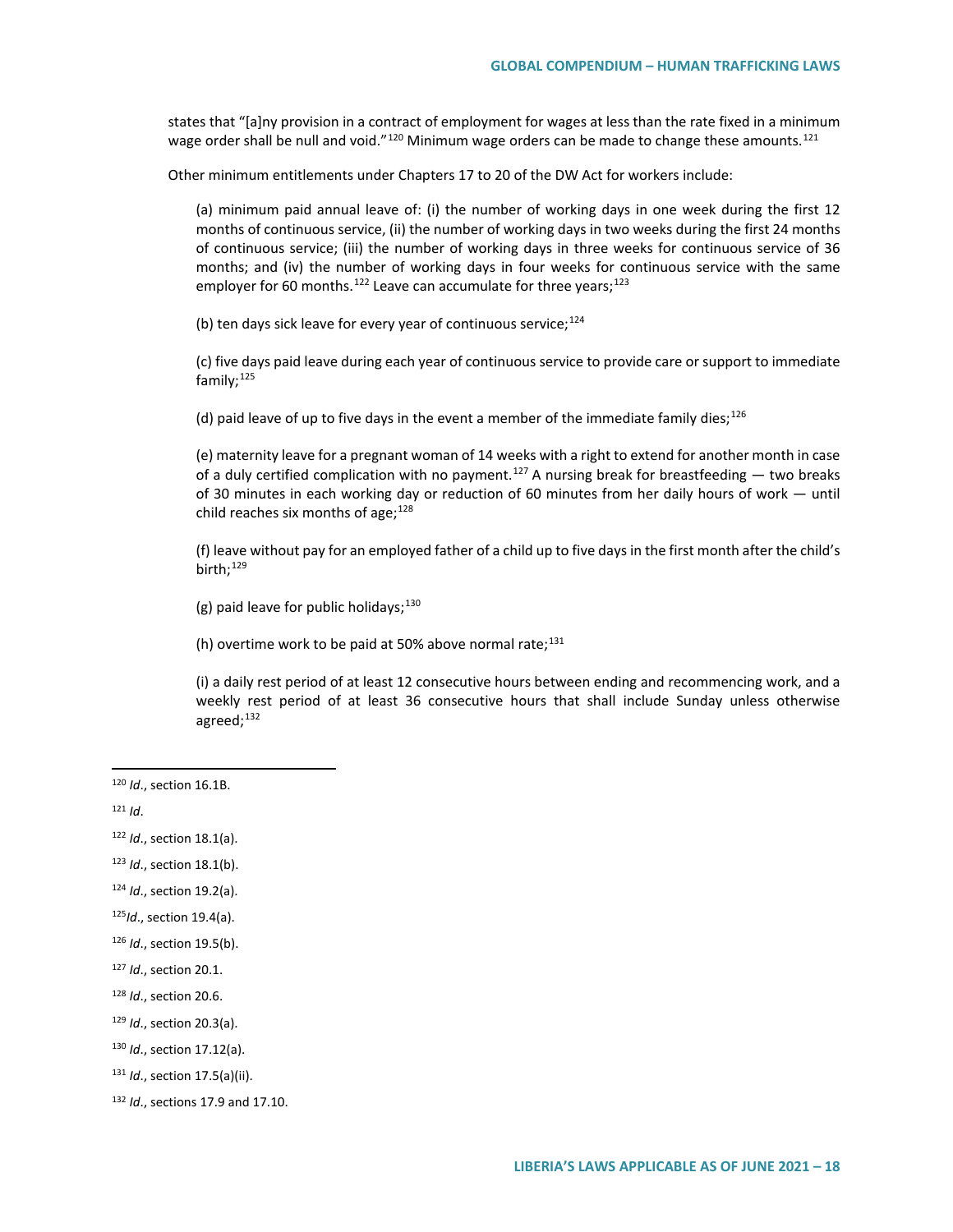(j) severance pay on redundancy on economic grounds of four weeks for each completed year of service.<sup>[133](#page-18-0)</sup>

#### *5.3.2. Claims available in relation to misrepresentations and "sham" arrangements*

Liberia has no applicable laws.

#### *5.3.3. Claims available in relation to unlawful deductions, loans, and debt bondage*

Section 16.5 of the DW Act restricts deductions to lawful purposes:

(a) Subject to this section, an employer shall pay the full amount of remuneration due to an employee, without deduction, whenever it becomes payable to the employee.

(b) An employer may deduct sums from remuneration due to an employee: (i) for any lawful purpose; and (ii) with the written agreement of the employee, provided that an employee may revoke or vary a written request once in every pay period.

(c) Deductions from an employee's remuneration by agreement with the employee: (i) shall not total more than one-third of the employee's remuneration; and (ii) may only be made in payment of rent for accommodations supplied by the employer, goods sold by the employer, a loan advanced by the employer, or trade union dues.<sup>[134](#page-18-1)</sup>

Section 16.6 provides that an employer shall not: (a) fine an employee unless statute or a collective agreement authorizes the fine; (b) require an employee: (i) to buy goods from a shop owned by the employer or run on its behalf; (ii) to use the services rendered by the employer for reward; or (iii) to pay for any goods supplied by the employer at a price exceeding an amount equal to the price paid by the employer plus any reasonable costs incurred by the employer in acquiring the goods; or (c) require or permit an employee: (i) to repay any remuneration duly paid to an employee; or (ii) to acknowledge receipt of an amount greater than the remuneration actually received.<sup>[135](#page-18-2)</sup>

#### *5.3.4. Remedies*

If a victim of trafficking is classified as an employee under the DW Act, then that Act is available to make claims for minimum wages and other entitlements.<sup>[136](#page-18-3)</sup> Those claims are made to the Ministry of Labour in the first instance with the assistance of the Labour Solicitor and to the courts thereafter on appeal.<sup>[137](#page-18-4)</sup>

# **5.4. Rights to a Safe Workplace and Compensation Associated With Injuries or Illness**

The DW Act applies to those victims of forced labour and trafficking who fall within the Act's definition of employee.<sup>[138](#page-18-5)</sup>

<span id="page-18-0"></span> <sup>133</sup> *Id*., section 14.5(b)–(c).

<span id="page-18-1"></span><sup>134</sup> *Id*., section 16.5.

<span id="page-18-2"></span><sup>135</sup> *Id*., section 16.6.

<span id="page-18-3"></span><sup>136</sup> *Id*., section 1.5(b).

<span id="page-18-4"></span><sup>137</sup> *Id*., sections 9.2(a) and 10.2.

<span id="page-18-5"></span><sup>138</sup> *Id*., section 1.5(b).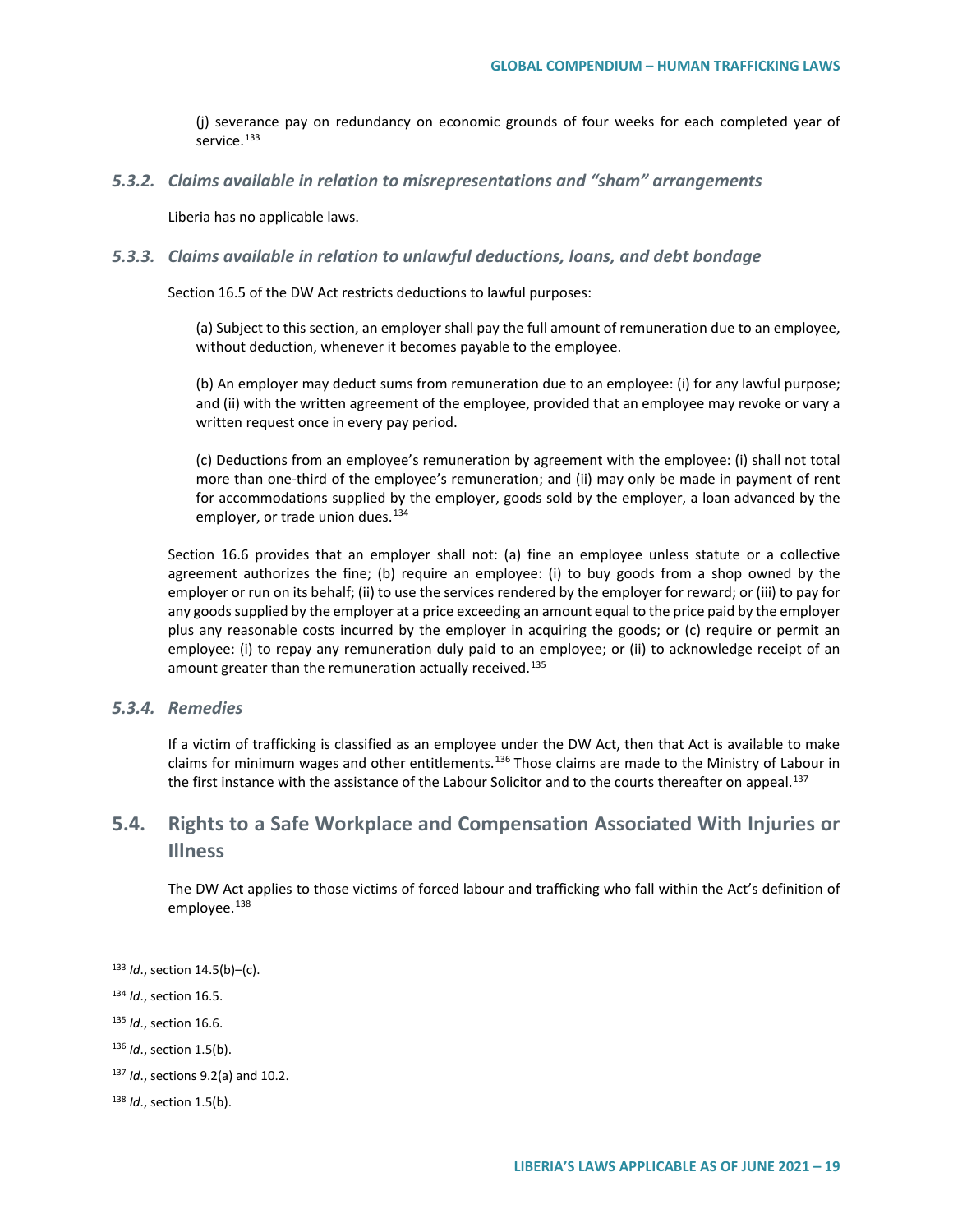#### *Health and safety duty*

Chapter 25 of the DW Act provides that the employer shall ensure so far as is reasonably practicable the safety and health at work of all workers.<sup>[139](#page-19-0)</sup>

Every employer or self-employed person has "the duty to develop, as appropriate in consultation with the employer's workers and with such other persons as the employer considers necessary, a policy relating to occupational safety and health. The policy shall enable effective cooperation between the employer and its workers in promoting and developing measures to ensure the workers' safety and health, and it shall explain the organization and arrangements in place to carry out that policy. The policy shall provide adequate mechanisms for reviewing the effectiveness of the measures or redesigning of the policy, whenever appropriate."<sup>[140](#page-19-1)</sup>

Every employer or self-employed person shall ensure so far as is reasonably practicable that persons other than workers whom they have engaged are not exposed to workplace risks to their safety or health.<sup>[141](#page-19-2)</sup>

The employer has a duty to provide and ensure use of personal protective equipment and to provide first-aid and welfare facilities.<sup>[142](#page-19-3)</sup>

#### *Workers' Compensation*

Chapter 30 of the DW Act covers employee injury compensation, but this compensation applies only to the extent that an employee injury scheme administered by the National Social Security and Welfare Corporation under the National Social Security and Welfare Law (as amended) does not cover employees.<sup>[143](#page-19-4)</sup>

Section 30.2(b) requires the employer to promptly provide any injured employee with reasonable medical, surgical, or other attention or treatment, as well as nurse and hospital service, medicine, crutches, and apparatus for such time as the injury and the process of recovery may require.<sup>[144](#page-19-5)</sup>

Section 31.1 provides:

(a) Every employer must pay, compensate, or secure compensation for each employee (or to the employee's dependents) for the employee's disability or death caused by an injury arising out of and in the course of employment, without regard to fault, except as provided in paragraph (b).

(b) An employer is not liable for compensation under the chapter when the cause of the employee's injury or death was:

(i) solely the intoxication of the injured employee while on duty; or

(ii) the inexcusable misconduct of the injured employee; or

<span id="page-19-2"></span><sup>141</sup> *Id*., section 25.3.

<span id="page-19-4"></span><sup>143</sup> *Id*., section 30.

<span id="page-19-0"></span> <sup>139</sup> *Id*., section 25.

<span id="page-19-1"></span><sup>140</sup> *Id*., section 25.2.

<span id="page-19-3"></span><sup>142</sup> *Id*., section 25.6(c).

<span id="page-19-5"></span><sup>144</sup> *Id*., section 30.2(b).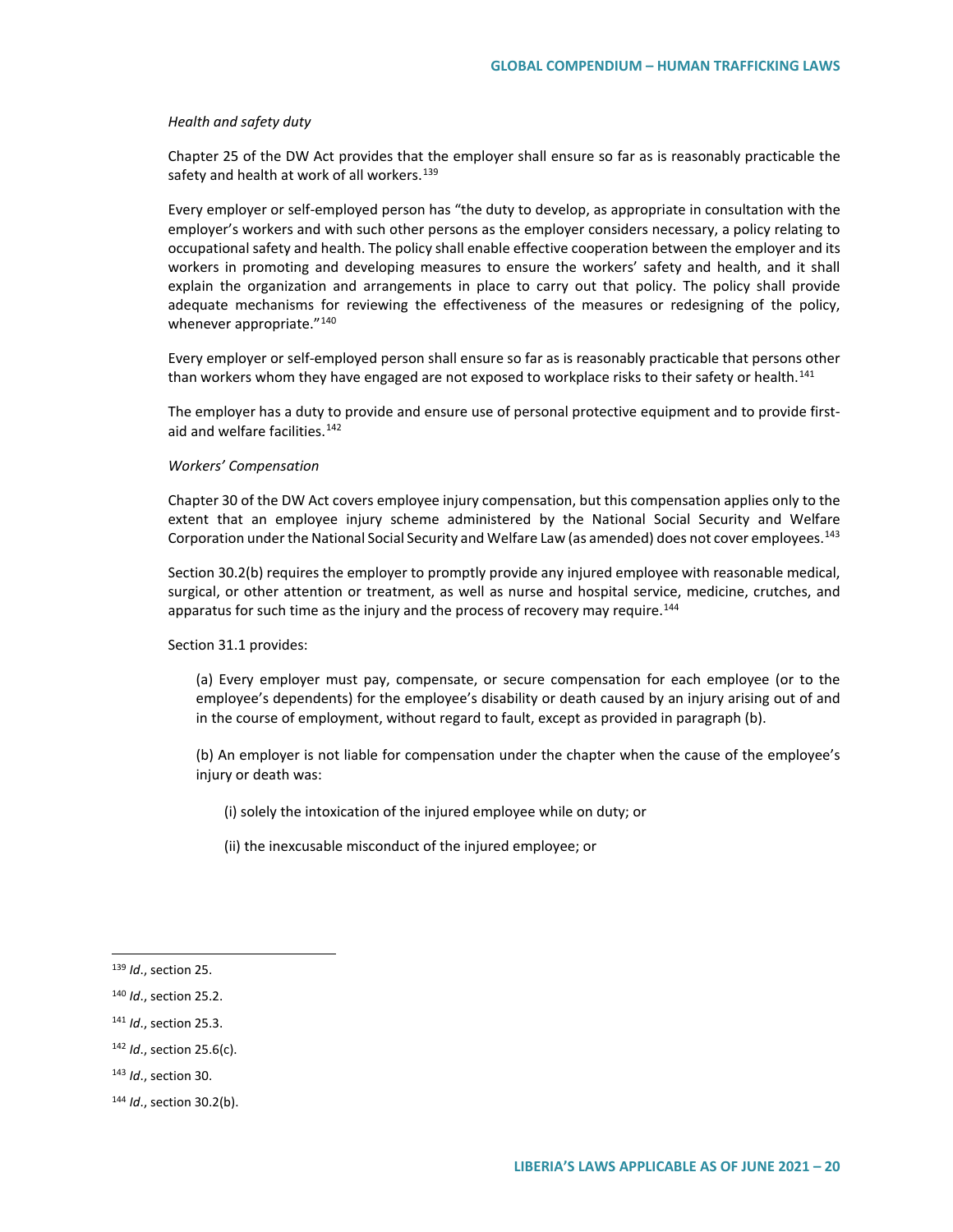(iii) the wilful intention of the injured employee to bring about the injury or death of the employee or another person.[145](#page-20-0)

For the purpose of the chapter, an accident resulting in incapacity or death of an employee is deemed to arise out of and in the course of employment, notwithstanding that the employee, at the time of the accident, was violating a statutory or other rule or the employer's orders or was acting without the employer's instructions, so long as the employee acted for the purposes of and in connection with the employer's trade or business.<sup>[146](#page-20-1)</sup>

When an accident happens to an employee during any temporary interruption of work for a meal, rest, or refreshment, the accident shall be deemed to arise out of and in the course of employment if the accident would have been deemed to have arisen out of the employee's employment had it happened at the place of employment and if: (1) the accident happens upon premises occupied by the employer; or (2) the accident happens upon premises to which the employee has the right to access because of the employee's employment during that temporary interruption of work; or (3) the accident happens upon premises to which the worker is permitted by the employer's express or implied authorization to access during that temporary interruption of work.<sup>[147](#page-20-2)</sup>

Section 32.1 provides:

(a) Every employer must pay, compensate, or secure compensation for each employee (or the employee's dependents) for the employee's disability or death caused by any occupational disease as if the disease were a personal injury by accident arising out of and in the course of that employment, subject to the limitations in paragraphs (c) and (d).

(b) An occupational disease is one which is due to causes and conditions which are characteristic of and peculiar to a particular trade, occupation, process, or employment, to which employees are not ordinarily subjected or exposed outside of or away from their employment.

(c) Liability for compensation under this section is limited to disability that commences or death that occurs (if it is not preceded by incapacity) within two years after the end of the employee's employment that allegedly caused the disability or death, or five years after the end of the employment if the disability or death is allegedly due to exposure to radium, ionized particles, other radioactive substances, other forms of radiant energy, or X-rays (Roentgen rays).

(d) The employer is not liable for compensation under this section unless the employee has worked long enough, in the opinion of experts, for the employee to have contracted the occupational disease from their employment.<sup>[148](#page-20-3)</sup>

Section 33.1 requires the employee to give the employer or its agent timely written notice of the injury or disease.<sup>[149](#page-20-4)</sup> Timely notice means within 60 days of the occurrence that caused the disability or death, unless

<span id="page-20-0"></span> <sup>145</sup> *Id*., section 31.1.

<span id="page-20-1"></span><sup>146</sup> *Id*., section 31.1(b)(iv).

<span id="page-20-2"></span><sup>147</sup> *Id*., section 31.1(b)(v).

<span id="page-20-3"></span><sup>148</sup> *Id*., section 32.1.

<span id="page-20-4"></span><sup>149</sup> *Id*., section 33.1(b).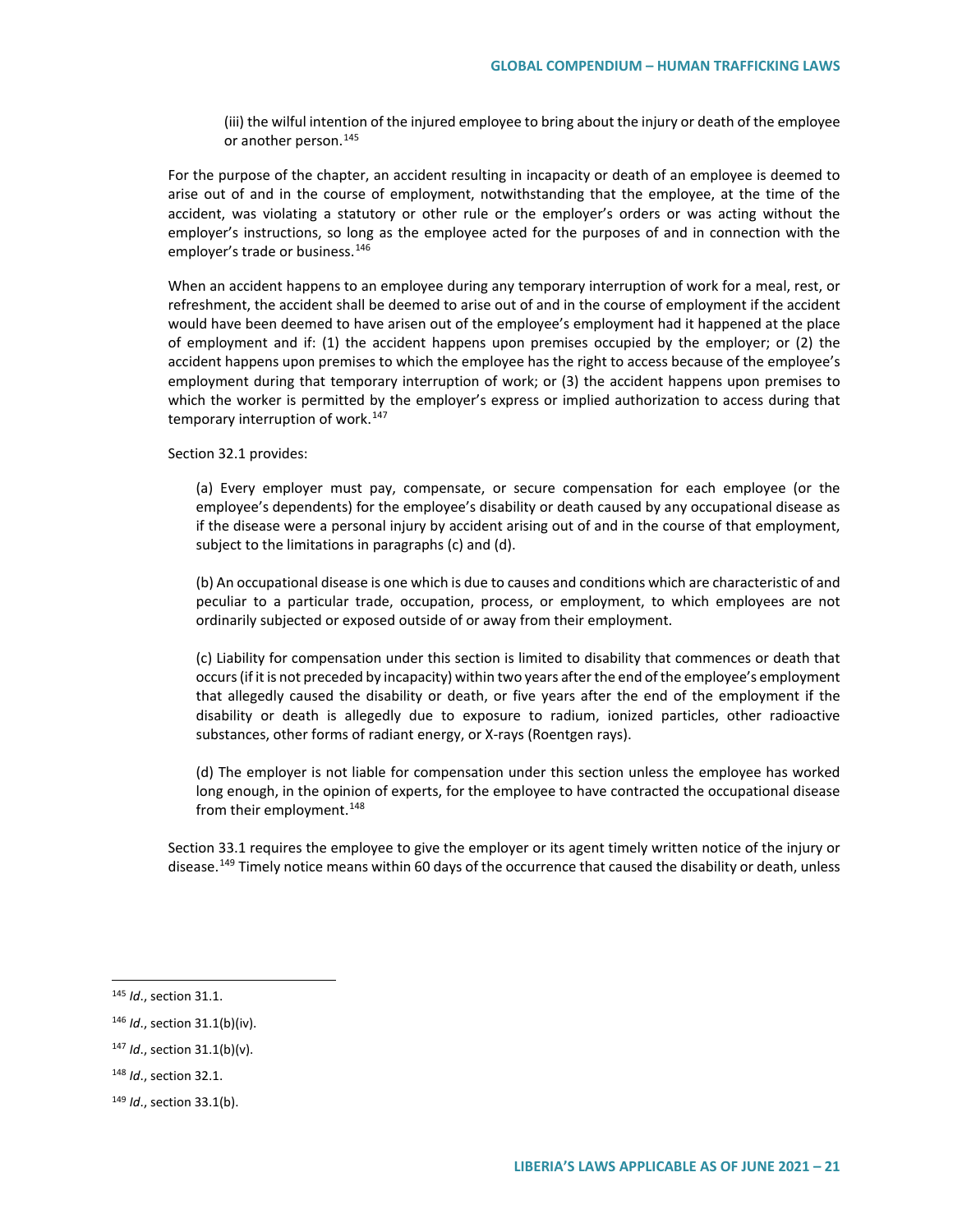the Ministry finds that a longer period was justified under the circumstances.<sup>[150](#page-21-0)</sup> Giving notice to any supervisory official of the employer satisfies this requirement.<sup>[151](#page-21-1)</sup>

Chapters 31 and 32 prescribe compensation for death, permanent total disability, permanent partial disability, and temporary incapacity and liability for medical treatment.<sup>[152](#page-21-2)</sup>

Chapter 33 sets out the procedure for recovering compensation.  $153$  Section 33.14(a) provides that compensation due under the provisions of the chapter shall be a lien against the employer's assets (and the employer's insurance carriers, if any) without limit as to amount, though subordinate to claims for unpaid wages and to prior recorded liens.<sup>[154](#page-21-4)</sup> If an employer fails to pay the Ministry of Labour's award (affirmed by the Labour or Circuit Court, if appealed), the employee is entitled to bring an action of debt for the amount due and to obtain summary judgment.<sup>[155](#page-21-5)</sup> The employer is not permitted to attack the award collaterally in such an action of debt  $156$ 

# **5.5. Access to Justice and Practical Issues Associated With Enforcing Social Legislation**

Certain barriers impede victims' access to justice. Enforcing legislation through prosecutions has progressed slowly. Additional resources and funding for the enforcement effort could benefit victims.

One barrier arises from victims' unawareness of their rights, remedies, and protection available. Victims also lack funding and assistance to make claims and seek protection. The Anti-Trafficking Taskforce through the Ministry of Gender, Children, and Social Protection is responsible for assisting victims. Various NGOs also assist. The National Referral Mechanism identifies and refers victims to that Ministry for care.

There have not been many prosecutions. Consequently, prosecution is not a major deterrence.

# **5.6. Interaction Between Employment Law and Migration**

### *5.6.1. Employment rights affected where employment is unlawful under migration law*

Immigration status or breach of migration law (the Aliens and Nationality Law 1973)<sup>[157](#page-21-7)</sup> does not disqualify victims who meet the definition of "employee" from bringing claims for violations of the DW Act.<sup>[158](#page-21-8)</sup>

<span id="page-21-1"></span><sup>151</sup> *Id*.

<span id="page-21-6"></span><sup>156</sup> *Id*.

<span id="page-21-8"></span>158 Decent Work Act 2015, section 2.4(b)(ii), available at: [https://www.ilo.org/dyn/natlex/natlex4.detail?p\\_lang=en&p\\_isn=100329&p\\_country=LBR&p\\_count=53.](https://www.ilo.org/dyn/natlex/natlex4.detail?p_lang=en&p_isn=100329&p_country=LBR&p_count=53)

<span id="page-21-0"></span> <sup>150</sup> *Id*., section 33.1(a).

<span id="page-21-2"></span><sup>152</sup> *Id*., chapters 31 and 32.

<span id="page-21-3"></span><sup>153</sup> *Id*., section 33.

<span id="page-21-4"></span><sup>154</sup> *Id*., section 33.14(a).

<span id="page-21-5"></span><sup>155</sup> *Id*., section 33.14(b).

<span id="page-21-7"></span><sup>157</sup> Alien and Nationality Law 1973, available at[: http://pul.org.lr/doc/Liberia%20Alien%20Law.pdf.](http://pul.org.lr/doc/Liberia%20Alien%20Law.pdf)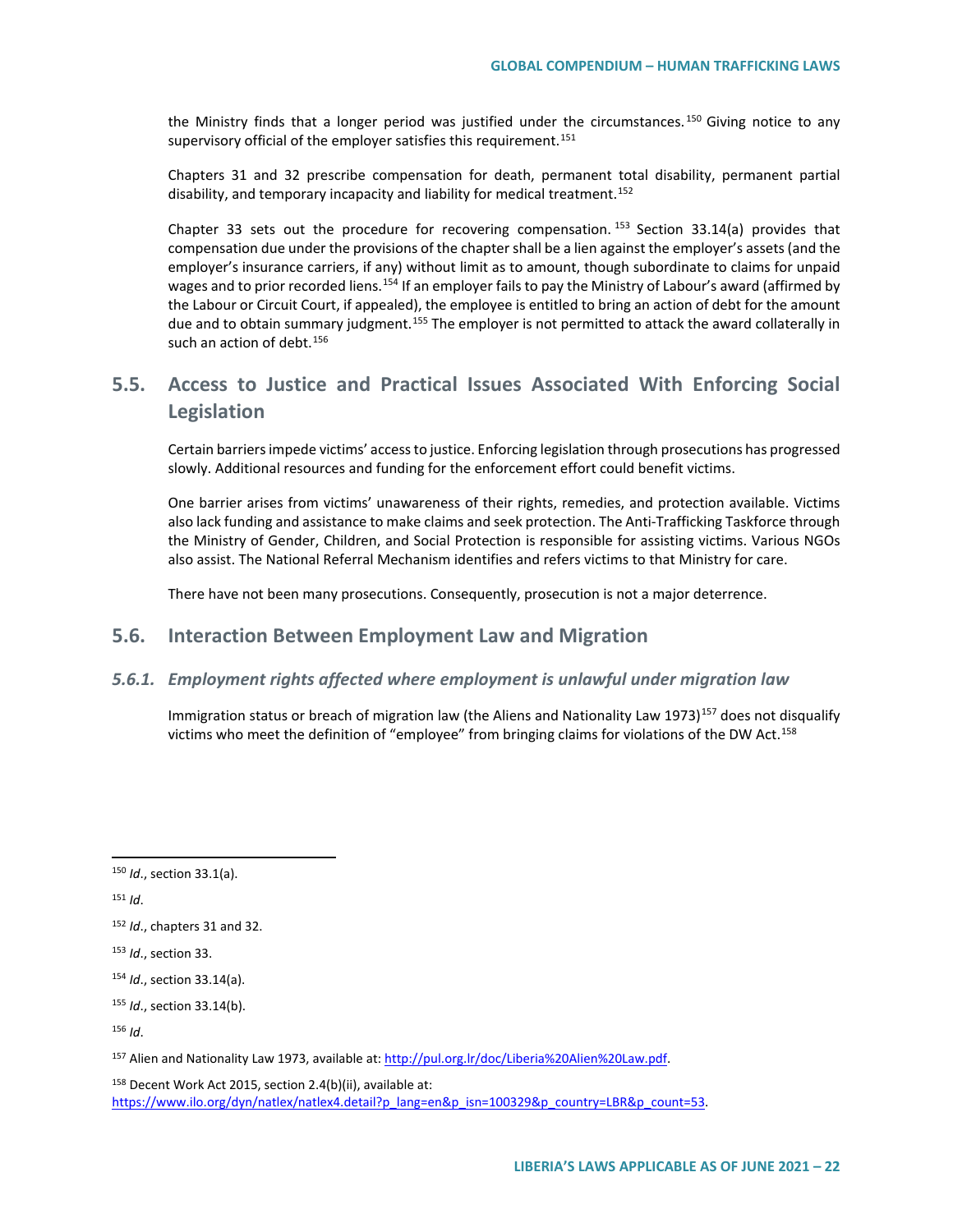Section 9 of the 2005 Law provides that a victim of trafficking (which includes forced labour) is not held criminally liable for any immigration-related offense, prostitution, or other criminal offense that was a direct result of being trafficked.<sup>[159](#page-22-0)</sup>

*5.6.2. Rights/remedies available under applicable migration law and regulations*

Liberia has no applicable laws.

**5.7. Employment Laws and Child Labor**

Refer to Section 3.3.2.

# **6. GOVERNMENT PROCUREMENT RULES**

The Amendment and Restatement of the Public Procurement and Concessions Act 2005 (**PP Act**) governs government procurement in Liberia.<sup>[160](#page-22-1)</sup> This Act applies to the procurement of goods, works, and services financed in whole or in part from public funds, including the disposal of government stores, plant and equipment, and all concessions.<sup>[161](#page-22-2)</sup>

The Act establishes the Public Procurement and Concessions Commission, which has oversight responsibility for all public procurement and concessions.<sup>[162](#page-22-3)</sup> The Commission is to ensure the economic and efficient use of public funds in public procurement and a fair, transparent, and non-discriminatory process. The Commission has a Complaints, Appeals and Review Panel, which decides complaints made for violations of the Act.

Each procuring entity has a procurement committee and a procurement unit. The procurement committee is the panel to evaluate bids.

To participate in procurement proceedings, a bidder must qualify by meeting the procuring entity's criteria. Those normally include evidence of: (a) professional and technical qualifications; (b) equipment availability, where applicable; (c) past performance; (d) after-sales service, where applicable; (e) spare parts availability; (f) legal capacity; (g) financial resources and condition; and (h) verification by the internal revenue authority of payment of taxes and social security contributions when due.<sup>[163](#page-22-4)</sup>

A person shall be debarred from participation in procurement only on certain specified grounds, which include conviction of a criminal offence relating to obtaining or attempting to obtain a contract or subcontract; non-settlement of tax obligations after assessment by the National Revenue Authority or the evasion of tax by any means; or conviction of a crime related to business or professional activities.<sup>[164](#page-22-5)</sup> This last ground would include conviction of the crimes of trafficking in persons or forced labour.

<span id="page-22-0"></span> <sup>159</sup> An Act to Ban Trafficking in Persons within the Republic of Liberia 2005, section 9, available at: [https://www.warnathgroup.com/wp-content/uploads/2015/03/Liberia-TIP-Law-2005.pdf.](https://www.warnathgroup.com/wp-content/uploads/2015/03/Liberia-TIP-Law-2005.pdf)

<span id="page-22-1"></span><sup>160</sup> Amendment and Restatement of the Public Procurement and Concessions Act 2005, available at: [http://extwprlegs1.fao.org/docs/pdf/lbr180718.pdf.](http://extwprlegs1.fao.org/docs/pdf/lbr180718.pdf)

<span id="page-22-2"></span><sup>161</sup> *Id*., section 1(1).

<span id="page-22-3"></span><sup>162</sup> *Id*., Part II.

<span id="page-22-4"></span><sup>163</sup> *Id*., section 32(1).

<span id="page-22-5"></span><sup>164</sup> *Id*., section 44(2).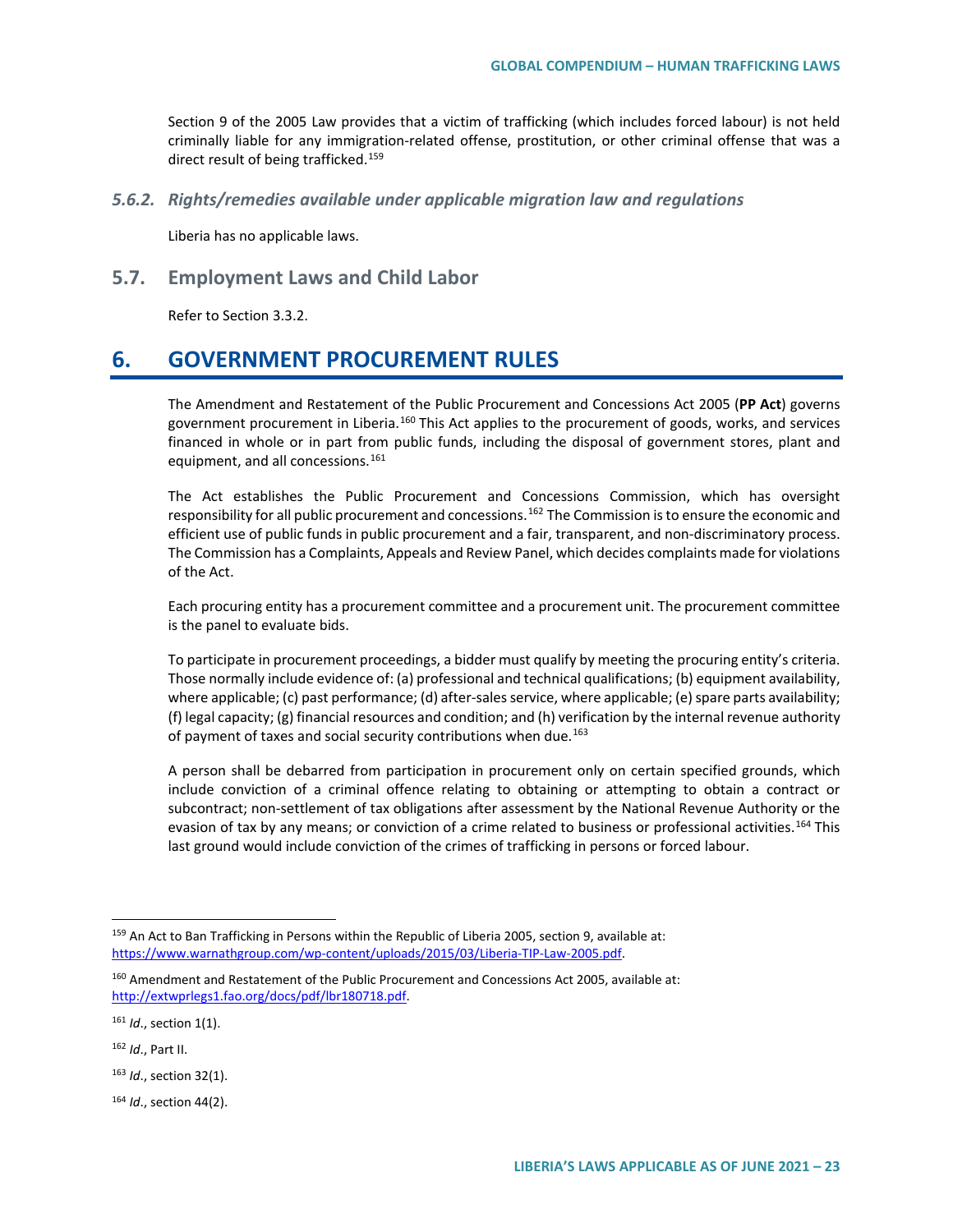Public procurement must be done through advertised open competitive bid proceedings, providing equal access to all eligible and qualified bidders without discrimination.<sup>[165](#page-23-0)</sup> Other methods of procurement, such as restricted bidding, request for proposal, request for quotation, two-stage bidding, and sole sourcing, are available in certain circumstances.<sup>[166](#page-23-1)</sup>

The procuring entity must award the contract to the qualified bidder that submitted the lowest, evaluated, responsive bid meeting the specified evaluation criteria.<sup>[167](#page-23-2)</sup>

There is also a specific procedure for the award of concessions.<sup>[168](#page-23-3)</sup>

No specific provision requires any bidder to covenant that their business does not use trafficked workers, does not use goods made by trafficked workers, or does not otherwise violate human trafficking laws. A person is disbarred from bidding only on conviction of a crime.<sup>[169](#page-23-4)</sup>

# **7. RESTITUTION AND VICTIM COMPENSATION**

Section 3 of the 2005 Law instructs the court to order a defendant who is convicted of trafficking in persons to pay restitution to the victim for:

- (a) Costs of medical and psychological treatment;
- (b) Costs of physical and occupational therapy and rehabilitation;
- (c) Costs of necessary transportation and temporary housing;
- (d) Lost income;
- (e) Attorney's fees and other costs, such as victim advocate fees;
- (f) Compensation for emotional distress, pain, and suffering;
- (g) Any other loss suffered by the victim.<sup>[170](#page-23-5)</sup>

Section 4 of the 2005 Law provides that the proceeds from forfeited property shall be used to pay restitution to the victim promptly upon the defendant's conviction.<sup>[171](#page-23-6)</sup> The victim's return to the victim's home country or other absence does not affect the victim's right to receive restitution.

<span id="page-23-3"></span><sup>168</sup> *Id*., Part, VI, Sup-Part 3.

<span id="page-23-0"></span> <sup>165</sup> *Id*., section 46(1).

<span id="page-23-1"></span><sup>166</sup> *Id*., sections 55 and 66.

<span id="page-23-2"></span><sup>167</sup> *Id*., section 65(1).

<span id="page-23-4"></span><sup>169</sup> *Id*., section 44(2)(f).

<span id="page-23-5"></span><sup>&</sup>lt;sup>170</sup> An Act to Ban Trafficking in Persons within the Republic of Liberia 2005, section 3, available at: [https://www.warnathgroup.com/wp-content/uploads/2015/03/Liberia-TIP-Law-2005.pdf.](https://www.warnathgroup.com/wp-content/uploads/2015/03/Liberia-TIP-Law-2005.pdf)

<span id="page-23-6"></span><sup>171</sup> *Id*., section 4.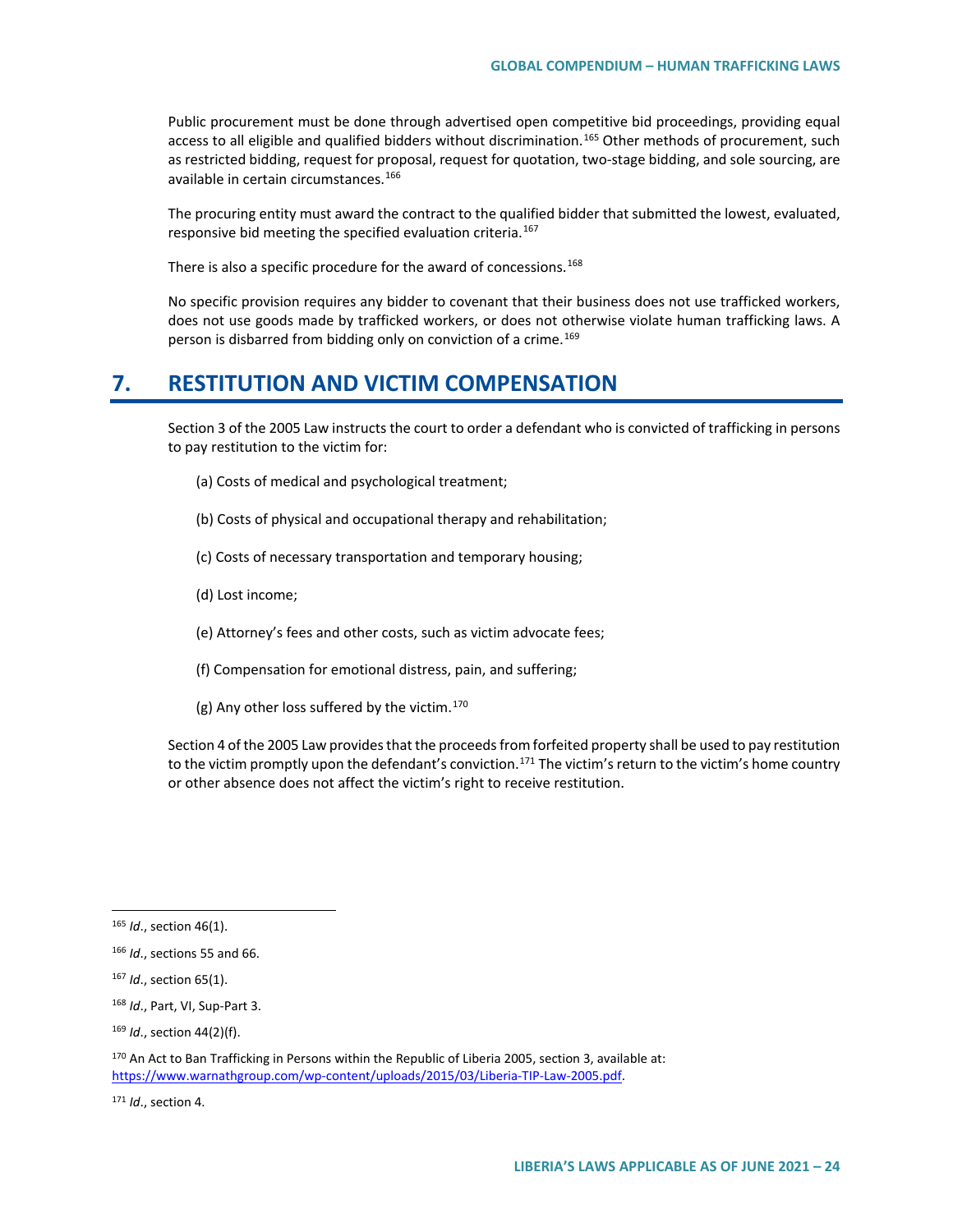Section 10(d) of the 2005 Law requires any transportation company that knowingly transports victims of trafficking into the country to pay the costs for the accommodations and meals provided to the victim and any accompanying dependent for the duration of their stay in designated facilities.<sup>[172](#page-24-0)</sup>

There is no specific fund to pay for the rehabilitation of victims of trafficking in persons, their material support and training, construction of victim shelters, or payment of court-ordered damages.

The five-year national action plan in place until July 2024 includes co-ordination of anti-trafficking efforts, including support for and reintegration of victims.[173](#page-24-1)

A National Referral Mechanism refers victims to the Ministry of Gender, Children, and Social Protection. This Mechanism seeks to provide assistance and shelters to victims, but it relies on funding and support from charities and NGOs.

NGOs have established and administer a number of shelters for trafficking victims in Liberia.

# **8. LIBERIA'S MULTIDISCIPLINARY/INTERAGENCY COOPERATION APPROACH**

### **8.1. Overview**

Various government agencies deal with human trafficking, though they would benefit from additional funding.

### **8.2. The Responsible Agencies**

In 2005, the Legislature established the Independent National Commission on Human Rights of Liberia in conformity with the UN Paris Principles of 1993 for National Human Rights Institutions.<sup>[174](#page-24-2)</sup> It received an "A" status accreditation from the Global Alliance of National Human Rights Institutions in 2017.<sup>[175](#page-24-3)</sup> Its mandate includes ensuring the implementation of the Truth and Reconciliation Recommendations. Special attention is given to women, children, and other vulnerable or marginalized groups to ensure their voices are heard. The Commission serves as an observer on the National Human Rights Action Plan Steering Committee. It is a full member of the Network of African National Human Rights Institutions.

The National Human Trafficking Taskforce is an inter-agency task force established pursuant to the 2005 Law to develop and implement a National Plan for the Prevention of all aspects of trafficking in persons.<sup>[176](#page-24-4)</sup> The President appoints the Taskforce members, who include the Ministers of Justice, Foreign Affairs, Labour,

<span id="page-24-0"></span> <sup>172</sup> *Id*., section 10(d).

<span id="page-24-1"></span><sup>173</sup> *Liberia kicks off 5-year Action Plan to combat Human Trafficking*, Public Trust Media Group Inc. (PTMG), available at: [https://newspublictrust.com/liberia-kicks-off-5-year-action-plan-to-combat-human-trafficking/.](https://newspublictrust.com/liberia-kicks-off-5-year-action-plan-to-combat-human-trafficking/)

<span id="page-24-2"></span><sup>&</sup>lt;sup>174</sup> An Act to Repeal the Act of 1997 Creating the Liberia Commission on Human Rights and to Create the Independent National Commission on Human Rights of Liberia 2005, available at: [http://ilo.org/dyn/natlex/docs/ELECTRONIC/85442/95669/F2108574259/LBR85442.pdf;](http://ilo.org/dyn/natlex/docs/ELECTRONIC/85442/95669/F2108574259/LBR85442.pdf) *Principles relating to the Status of National Institutions*, United Nations Human Rights Officer of the High Commissioner, available at: [https://www.ohchr.org/en/professionalinterest/pages/statusofnationalinstitutions.aspx.](https://www.ohchr.org/en/professionalinterest/pages/statusofnationalinstitutions.aspx) 

<span id="page-24-3"></span><sup>175</sup> *Chart of the Status of National Institutions*, United Nations Human Rights Officer of the High Commissioner, p. 4, available at: [https://www.ohchr.org/Documents/Countries/NHRI/StatusAccreditationChartNHRIs.pdf.](https://www.ohchr.org/Documents/Countries/NHRI/StatusAccreditationChartNHRIs.pdf)

<span id="page-24-4"></span><sup>176</sup> An Act to Ban Trafficking in Persons within the Republic of Liberia 2005, article II, section 1, available at: [https://www.warnathgroup.com/wp-content/uploads/2015/03/Liberia-TIP-Law-2005.pdf.](https://www.warnathgroup.com/wp-content/uploads/2015/03/Liberia-TIP-Law-2005.pdf)